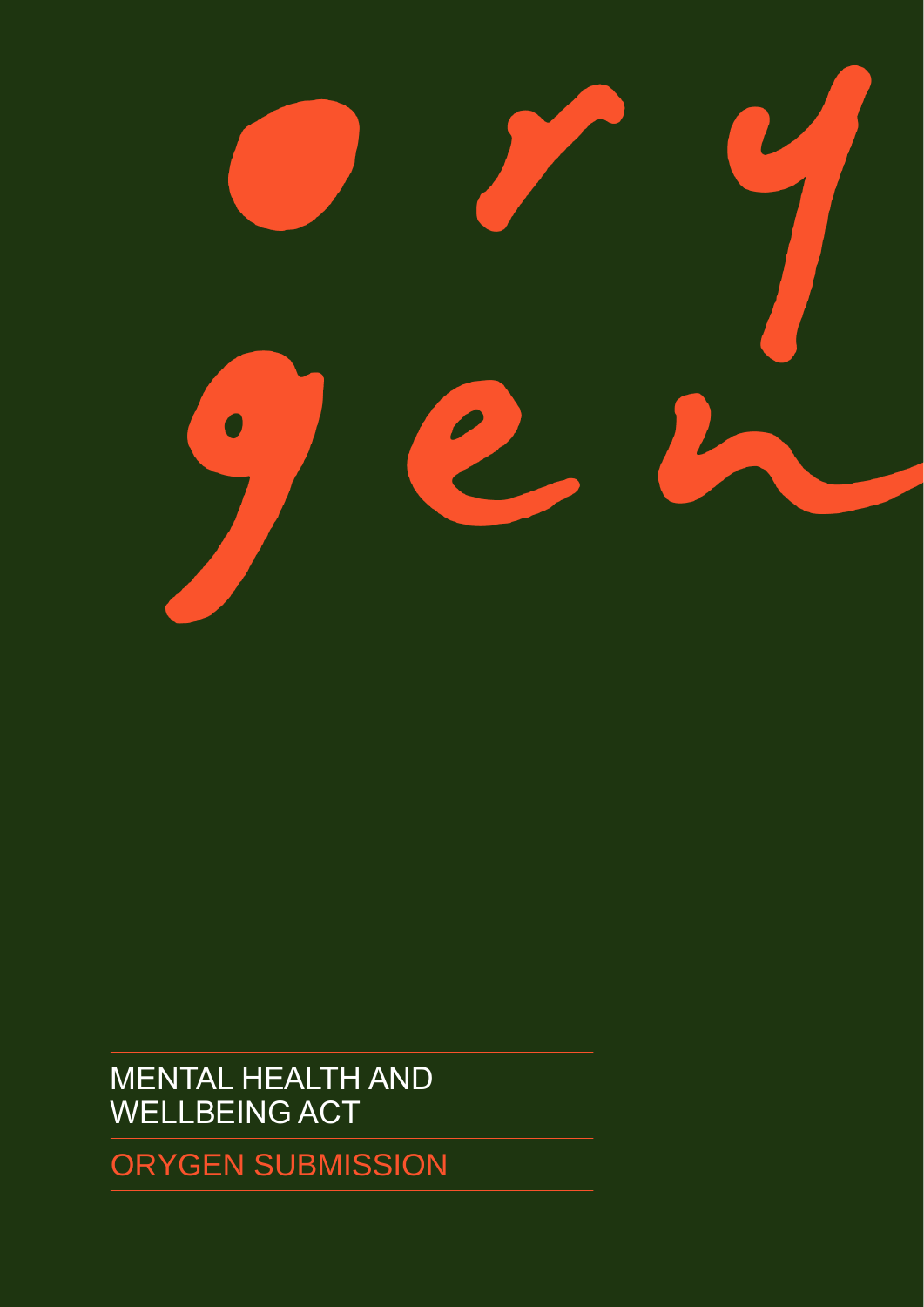# EXECUTIVE SUMMARY

Orygen welcomes the proposal to enact a new Mental Health and Wellbeing Act to replace the *Mental Health Act 2014*. The development of a new legislative regime provides an opportunity to build the structure of a new mental health system in Victoria that promotes wellbeing and provides a prompt and wide-ranging set of early interventions for mental ill-health.

It has been proposed that the Mental Health and Wellbeing Act will only be reviewed after a period of five-to-seven years. Due to this timeline, it is vital that the development of new legislation occurs following considered and extensive consultation.

Some of the potentially significant changes proposed as part of the Mental Health and Wellbeing Act require further review. In particular, the proposed amendments to compulsory assessment and treatment orders are unlikely to meet the needs of consumers or service providers, and accordingly require further consultation.

In addition to the need for further consideration on certain issues, Orygen has outlined the following key amendments to the proposals in the Mental Health and Wellbeing Act engagement paper:

- introducing a mandatory requirement for the Mental Health and Wellbeing Commission to review complaints against alleged breaches of the objectives and principles of the Mental Health and Wellbeing Act
- lowering the maximum notice period for non-legal advocates to better ensure that consumers can access these supports as soon as possible
- providing statements of rights at all access points to the Victorian mental health system
- ensuring that practitioners or service providers make all reasonable attempts to discuss inconsistency with the consumer where a consumer attaches a note to their records in disagreement with a practitioner's statement
- shortening the maximum 28-day length of compulsory orders to minimise the impacts to a consumer if they are placed under an ill-considered or hastily provided compulsory order for an undue length of time
- reconsidering the proposed criteria for a compulsory order, due to difficulties in defining and operationalising the proposed criterion of 'serious distress' and 'serious and imminent'
- clarifying the definition of 'chemical restraint' to ensure that practitioners are not prevented from prescribing medication for therapeutic purposes
- mandating youth representation within Regional Mental Health and Wellbeing Boards, and one person representing a youth-focused service on Statewide and Regional Multiagency Panels.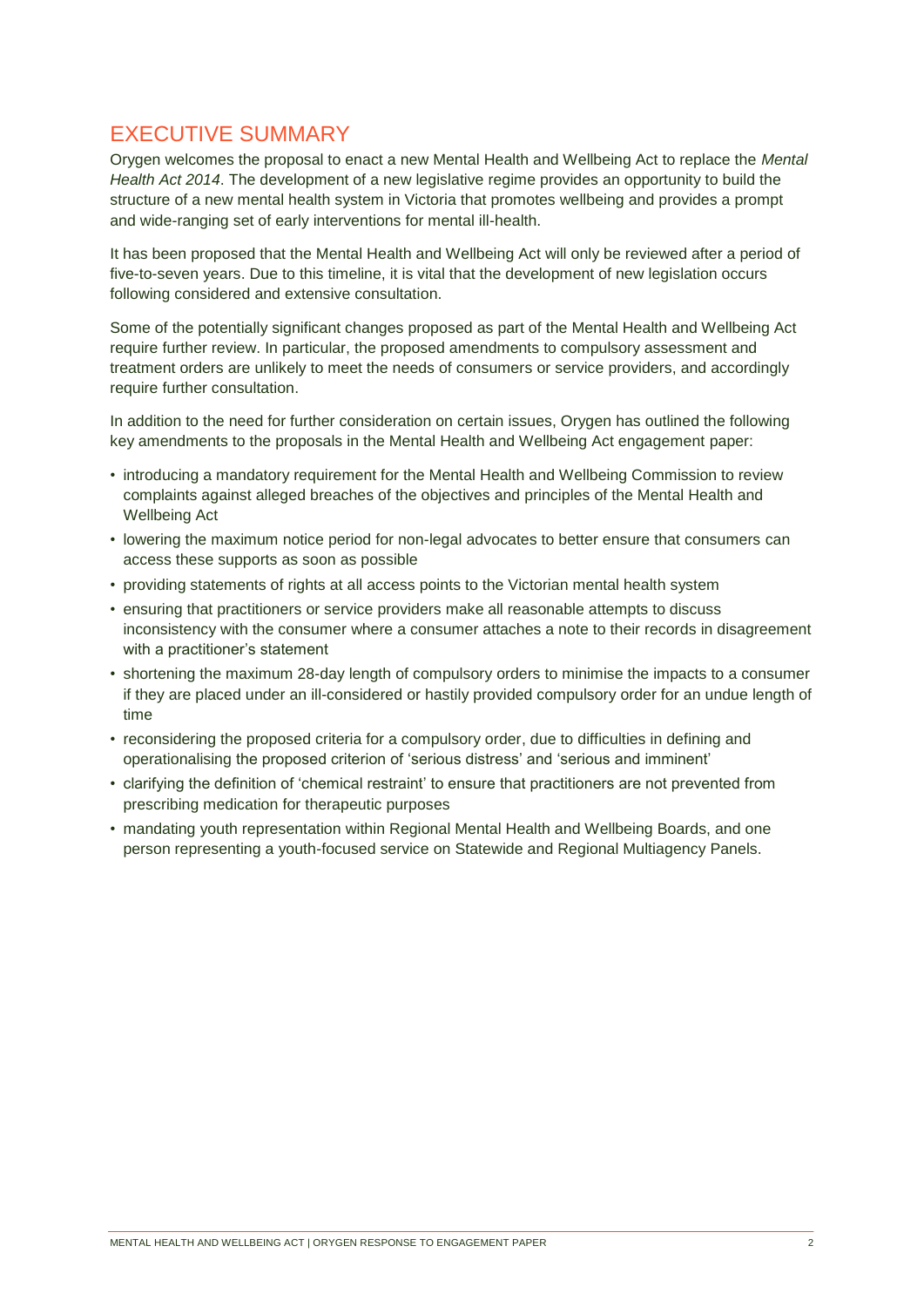# ABOUT ORYGEN

Orygen is the world's leading research and knowledge translation organisation focusing on mental illhealth in young people. At Orygen, our leadership and staff work to deliver cutting-edge research, policy development, innovative clinical services, and evidence-based training and education to ensure that there is continuous improvement in the treatments and care provided to young people experiencing mental ill-health.

Orygen conducts clinical research, runs clinical services, supports the professional development of the youth mental health workforce and provides policy advice relating to young people's mental health. Our current research strengths include: early psychosis, mood disorders, personality disorders, functional recovery, suicide prevention, online interventions, neurobiology, and health economics.



# ABOUT THIS SUBMISSION

Orygen welcomes the opportunity to provide a submission on the development of the Mental Health and Wellbeing Act (the MH&W Act).

Orygen will provide submission on each of the seven key topics identified within the MH&W Act engagement paper, namely:

- 1. [Objectives and Principles](#page-3-0)
- 2. [Supported Decision Making](#page-9-0)
- 3. [Non-legal Advocacy](#page-13-0)
- 4. [Information Sharing](#page-13-0)
- 5. [Compulsory Assessment and Treatment](#page-15-0)
- 6. [Seclusion and Restraint](#page-22-0)
- 7. Governance and Oversight.

Orygen's submission is focused on opportunities to optimise the MH&W Act to ensure accessible, appropriate, effective and evidence-based mental health supports for young Victorians (aged 12 to 25 years).

Youth mental health experts across a range of research areas and clinical service delivery were consulted in the development of this submission, along with a number of young people who have had a lived experience of mental ill-health and contact with the service system in Victoria. We would like to acknowledge their time in talking to us and sharing their experiences.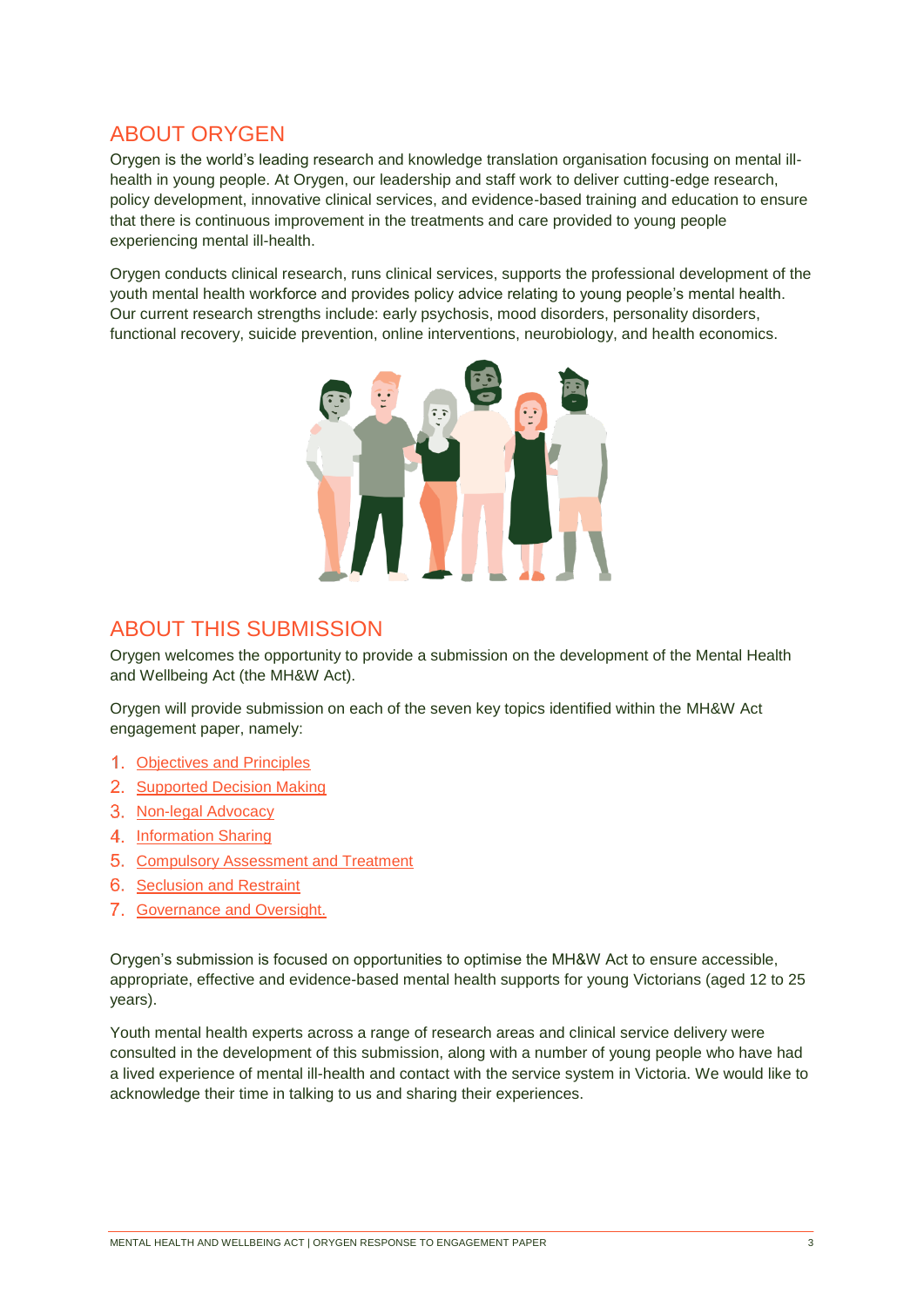# <span id="page-3-0"></span>OBJECTIVES AND PRINCIPLES

# CONSULTATION QUESTIONS

- Do you think the proposals meet the Royal Commission's recommendations about the objectives and principles of the new Act? If not, why?
- 2. How do you think the proposals about objectives and principles could be improved?

# ORYGEN RESPONSE

## **OBJECTIVES AND PRINCIPLES**

Orygen considers that the objectives and principles provided in the MH&W Act engagement paper are consistent with the Royal Commission's intent that the new Act '*should include concepts of autonomy, supported decision making, recovery-oriented practice, the protection and promotion of human rights, and the use of compulsory treatment as a last resort. These provisions should also seek to elevate the perspectives of people living with mental illness or psychological distress, families, carers and supporters'* (see page 37 of volume 4)*.*

We are particularly supportive of proposed principle six, which recognises the value of people with lived experience in their role as active partners. This principle is enshrined throughout the Royal Commission's report and is a very worthwhile addition to the principles currently provided in the *Mental Health Act 2014.*

While Orygen is supportive of the intent of the principles and objectives, there are some potential opportunities to amend the proposed language:

- **Principle two**. This principle provides that the 'needs and preferences' of people experiencing mental ill-health is to be taken into account. In order to give this principle more depth and utility, it may be worth outlining the various mays in which mental ill-health intersects and interacts with other domains (i.e. physical health, education/employment, relationships, housing).
- **Principle six**. It is proposed that this principle could be split into two separate principles. The first of these is to recognise the value of people with lived experience of mental ill-health or psychological distress, while the second would recognise the importance of the lived experience of carers, families and supporters. The purpose of splitting principle six is to recognise that the experiences and needs of people experiencing mental ill-health are sometimes distinct from the experiences of carers, families and supporters, yet both cohorts have a key role to play in Victoria's mental health system and warrant separate identification in the principles of the MH&W Act.
- **Principle nine.** As with principle six, Orygen considers this principle to be a valid addition to the principles of the *Mental Health Act 2014.* However, while the principle mentions family violence and trauma, it should also include specific reference to gender-related violence, which can occur outside the family environment. Gender-related violence is a particular risk for young women and transgender young people.(1, 2)

While there is a heightened risk of violence within the family, there is also increased rates of genderrelated violence within intimate partner environments and outside the family or partner relationship.(1, 2) Accordingly, Orygen proposes that this principle be amended to provide for 'histories of gender-related violence, family violence, and trauma'.

• **Objective three.** Objective three is centred around the role that families, carers and supporters play in aiding people experiencing mental ill-health. Orygen considers that there is value in also recognising that families, carers and supporters often require their own supports.

This recognition could occur through a sub-point to objective three, providing *that families, carers and supporters are provided access to a diverse mix of supports, taking into account the needs and*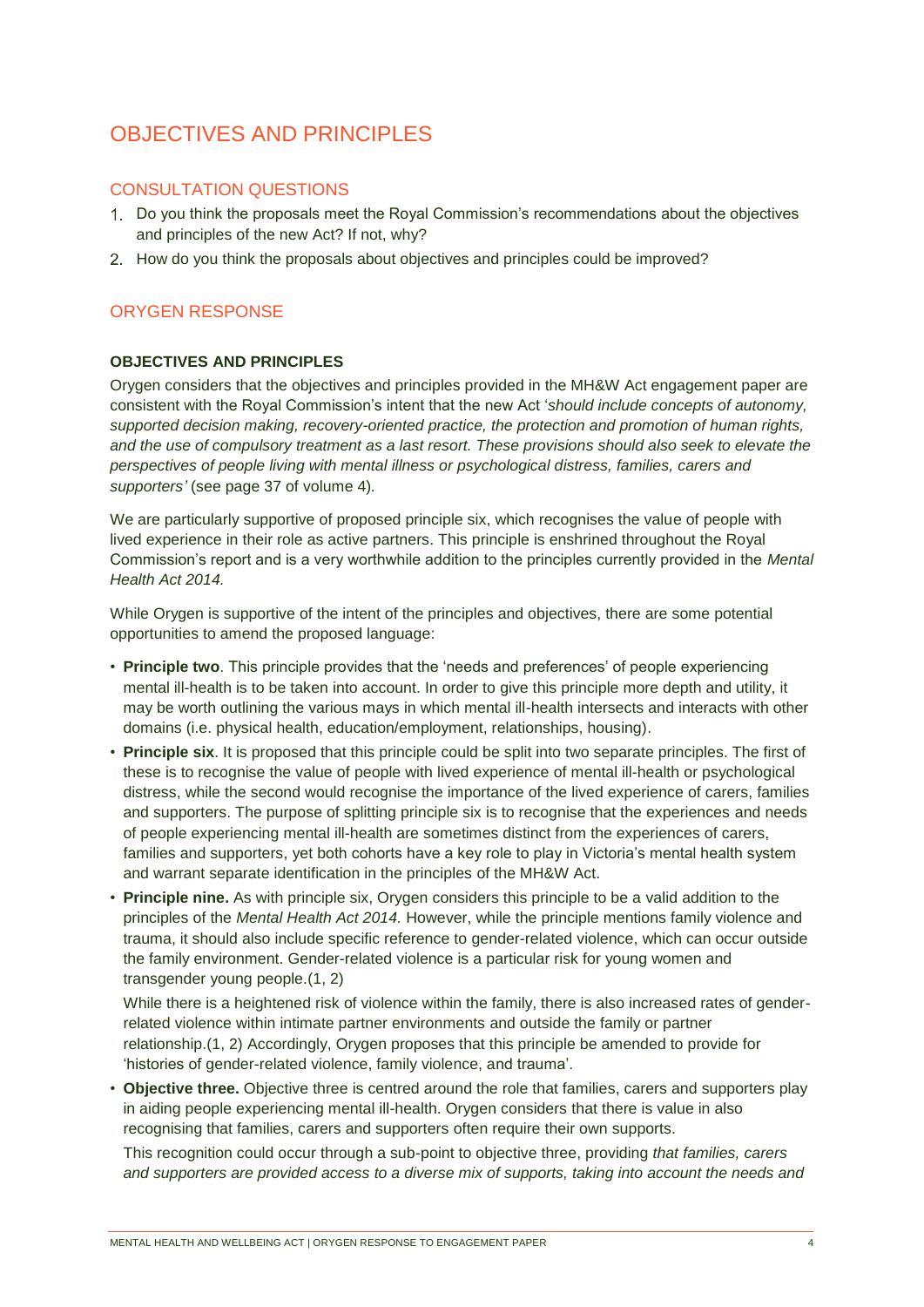*preferences of the family, carer or supporter, to best enable assistance to people living with mental illness or psychological distress.* This language is akin to principle two.



#### **SUPPORTING THE OBJECTIVES AND PRINCIPLES**

The engagement paper provides three primary methods through which the objectives and principles may be supported: statutory guidelines issued by the Mental Health and Wellbeing Commission; a principles and objectives section within the annual reports of certain entities; and a new ground of complaint to the Mental Health and Wellbeing Commission if there is believed to have been noncompliance with the principles.

Orygen welcomes the intent to provide support to the objectives and principles, but considers that there are means in which these provisions could be strengthened.

#### **Mandatory consideration of complaints**

The engagement paper is unclear as to whether the Mental Health and Wellbeing Commission is required to investigate complaints of a possible breach of the principles. On page 36 of the paper, it is provided that the Commission '*will* … *respond to complaints about mental health and wellbeing service delivery'*. This language indicates mandatory intent. However, page 30 provides that the Commission will '*receive complaints'* which indicates a possible discretion to respond or investigate complaints.

In order to promote trust within the Victorian mental health system, it is recommended that there be a clear statement in the MH&W Act requiring the Mental Health and Wellbeing Commission to investigate and respond to complaints. An example of how these provisions could be drafted can be seen in the *Veterinary Practice Act 1997* (Vic), which provides for how the Veterinary Practitioners Registration Board investigate complaints about professional conduct. Section 21(1) of that Act provides that the Board must investigate a complaint, unless the Board has determined the complaint to be lacking in substance or vexatious. A similar provision to this would greatly strengthen the principles and objectives of the MH&W Act.

Orygen recognises that putting a mandatory duty on the Mental Health and Wellbeing Commission to investigate all complaints will place a high resource burden on the Commission. A possible alternative to limit this burden is to provide for an in-house complaints role at mental health service providers of a certain size (i.e. hospitals) that is staffed by employees of the Commission. This would enable relatively prompt responses from within the service provider to an alleged breach of the objectives or principles.

#### **Providing equivalent support to the objectives of the Act**

The engagement paper provides there will be a new ground of complaint '*when it is believed a service provider or decision-maker has not made all reasonable efforts to comply with the principles'*. This ground of complaint should be extended to apply if a service provider or decision-maker has not made all reasonable efforts to comply with the objectives.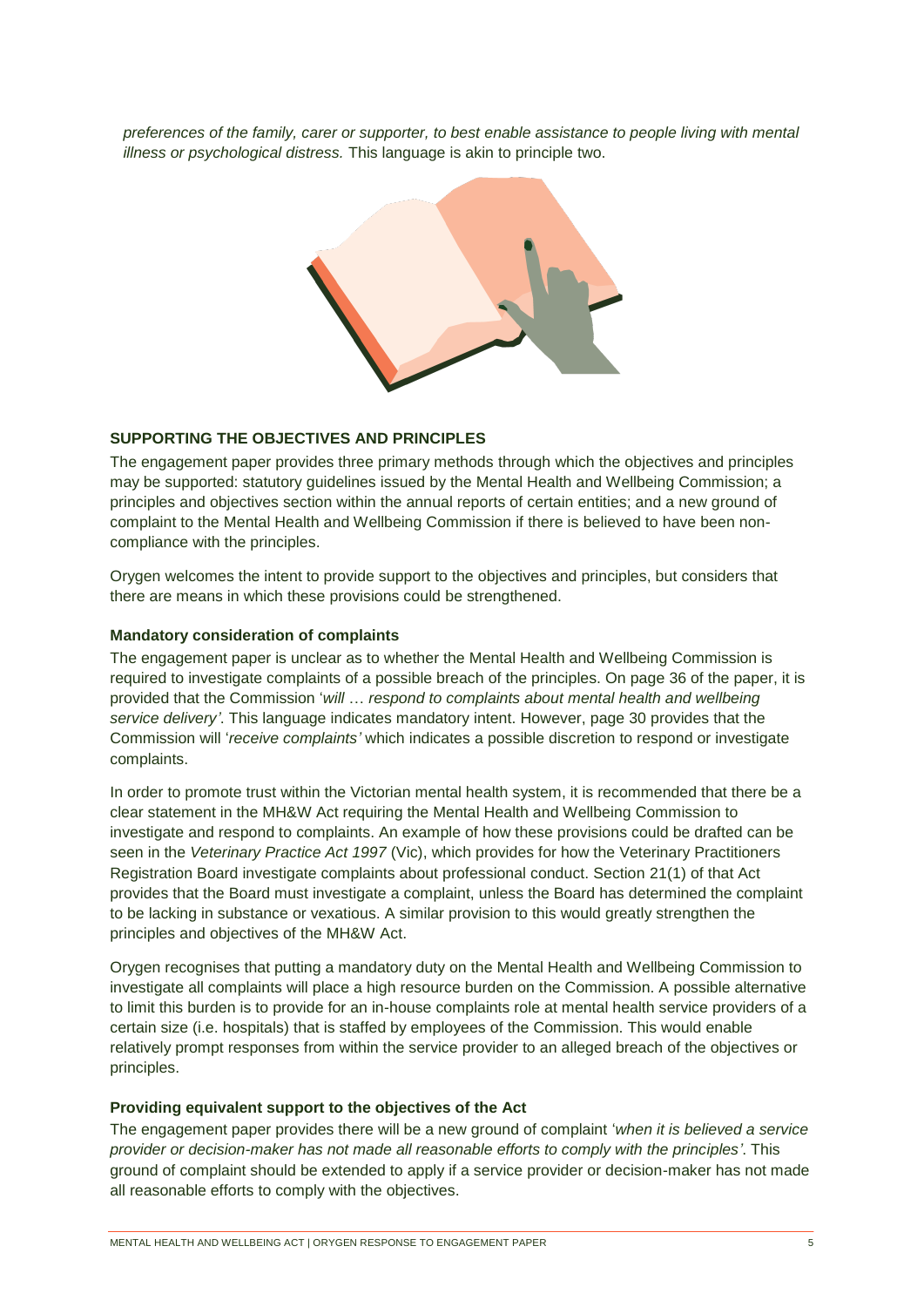Such a change would be in line with the intent of the Royal Commission. On page 39 of Volume 4 of the final report, it is provided that the new MH&W Act should include new objectives and *'the requirement that the Department of Health and mental health and wellbeing services funded by the Victorian Government make decisions in line with the objectives*.' It is considered that the support mechanisms outlined in the paper fall short of the Commission's intent as they do not provide a means that require entities to act in accordance the objectives.

While Orygen notes that there is provision for reporting around the MH&W Act's objectives, this is unable to provide real-time compliance. However, the capacity to submit complaints regarding compliance with the objectives would allow for a considered examination of compliance in an effective manner.

### **GIVING DEPTH TO THE OBJECTIVES AND PRINCIPLES**

As the objectives and principles are being provided with a degree of support and enforcement, it increases the need for all parties to understand how the objectives and principles operate in practice.

In this respect, Orygen welcomes the proposal that the Mental Health and Wellbeing Commission will be empowered to issue statutory guidelines on the interpretation and application of these principles. It is vital to ensure that these guidelines have been considered and developed prior to the commencement of the Act to minimise any confusion upon commencement of the MH&W Act.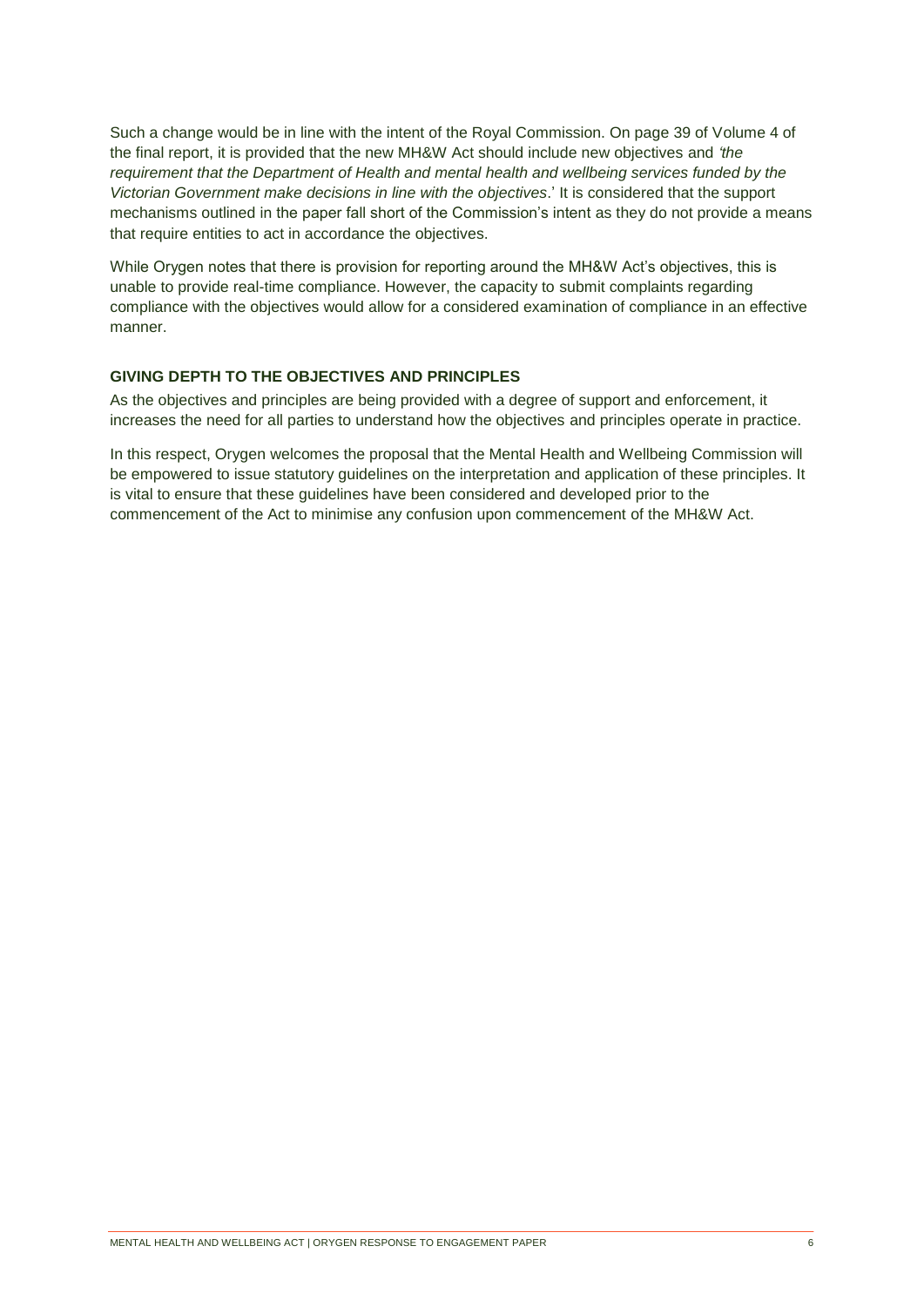# NON-LEGAL ADVOCACY

## CONSULTATION QUESTIONS

- Do you think the proposals meet the Royal Commission's recommendations about non-legal advocacy? If not, why?
- 2. How do you think the proposals about non-legal advocacy could be improved?

## ORYGEN RESPONSE

The provision of a new opt-out model of non-legal advocacy is a valuable change to mental health legislation and is in line with the intent of the Royal Commission. However, opportunities for improvement remain.

### **NOTICE PERIOD FOR NON-LEGAL ADVOCATES**

The engagement paper notes that non-legal advocates are to be notified 'as soon as practicable', but within the first 24 hours after the making of an assessment order or temporary treatment order. There is a risk that the relatively high upper-bound of 24 hours may result in this initial notice not being provided until near to that time limit.

Using the language 'as soon as practicable' provides for a subjective examination of the circumstances of the party providing the notification. If a service provider or staff member is busy or otherwise unavailable, this could potentially justify notice not being provided until the end of the 24 hour period. This is important as there are potentially significant impacts that can occur to a consumer in that period, meaning that it is vital to ensure that notifications occur promptly.

There are two potential options that could significantly improve the operation of these provisions. The first option is to reduce the maximum time from 24 hours to eight hours. Shortening the upper-bound time to eight hours lessens the chance that a consumer would be left without non-legal advocacy in the vital first 24 hours. The challenge with this option is that it will be of greatest burden to mental health services at times of low-staff availability (i.e. overnight). For example, if a consumer is put on an assessment order or temporary treatment order near to the time a service provider closes, then it may not be feasible to provide notice in an eight-hour timeframe.

A second option, which potentially resolves this issue, is adapting the system to ensure that notification occurs with the assessment order or temporary treatment order. In this respect, when treatment orders are registered electronically, there would be a passive notification to non-legal advocacy providers. For this option to be viable, assessment orders and treatment orders must themselves be registered in a reasonable time.

Ultimately, for either option to be viable, they will need to be supported by a simplified notification process that best enables real-time reporting. This should be considered as part of the response to recommendation 62 of the Royal Commission's final report, which provided for the development of contemporary information architecture.

For either option, there is also value in supporting non-legal advocacy services to ensure that an advocate is available on-call on a 24/7 basis. Unless there is on-call support, then there is an increased risk for consumers who are admitted outside of peak times.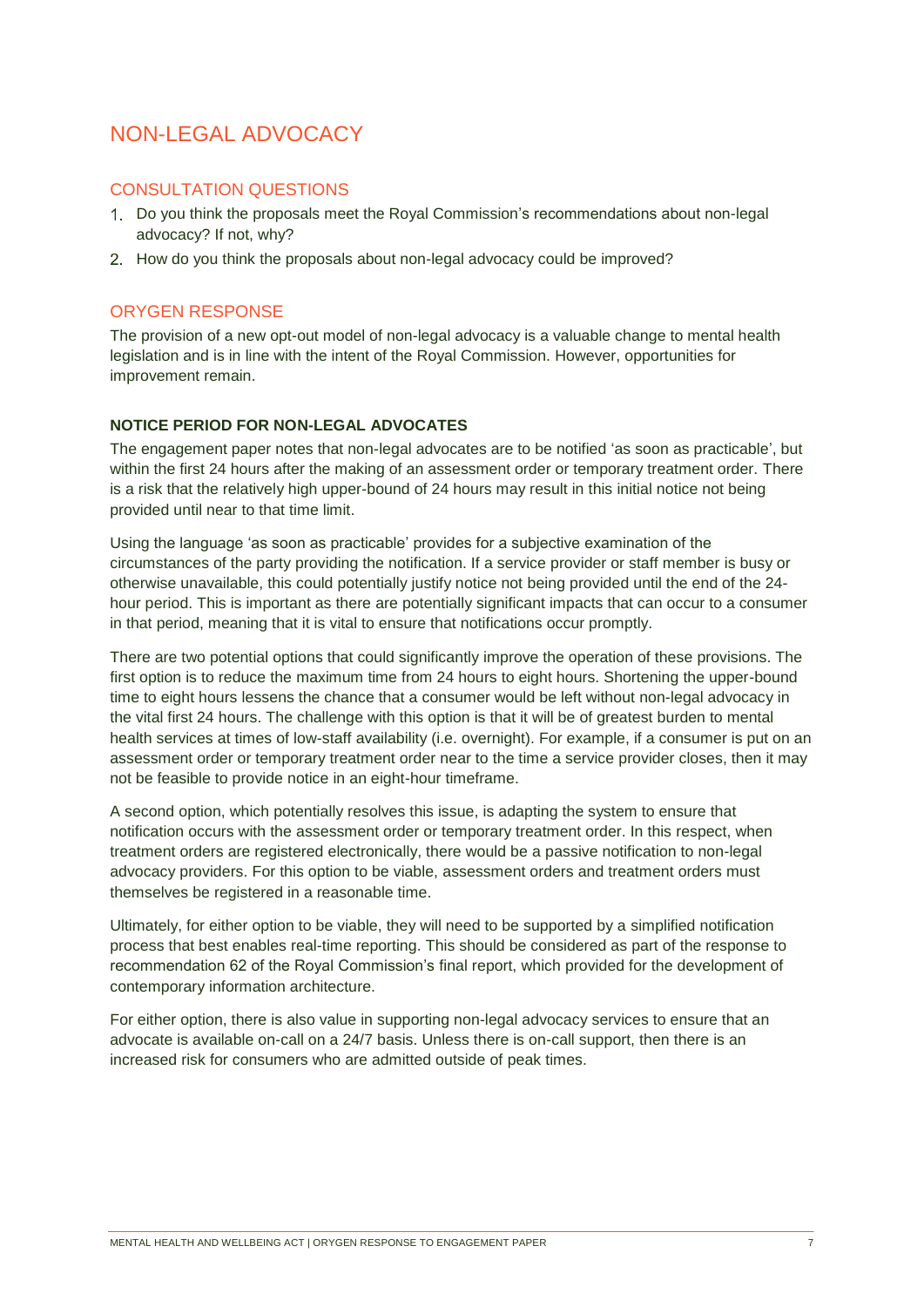### **OTHER LEGISLATIVE CHANGES**

Outside of the aforementioned change, Orygen considers there are some potential alternatives to improve the proposals around non-legal advocacy.

The engagement paper provides a mandatory requirement that service providers must notify non-legal advocacy services. However, there is no mention of an equivalent requirement that non-legal advocacy services must respond to the consumer. The language used in the engagement paper provides that information will be shared to *allow the non-legal advocate to contact the consumer*. This terminology indicates a potential discretion to the advocate. The risk with this discretion is if there is either an insufficient number of non-legal advocates, or a lack of support for non-legal advocates, this could result in consumers being left without non-legal advocacy support.

To resolve this potential issue, there should be a requirement that a non-legal advocacy service must arrange contact with the consumer within 12 hours of receiving notification from the service provider. If there is a tightening of the initial notification process from service providers (see above), this would help ensure that consumers are provided support from a non-legal advocate in the first 24 hours post assessment order or temporary treatment order.

To further strengthen the role of non-legal advocates, there is also scope to provide an effective 'nontreatment window' in the period between first presentation and the eventual contact from the non-legal advocate. In this window, there could be a limit on certain treatments unless those treatments are necessary to protect life, safety or immediate mental health needs. If a non-treatment window were considered, it would require further discussion with service providers to ensure that consumers are not placed at unnecessary risk.



#### **MAKING NON-LEGAL ADVOCATES ACCESSIBLE TO YOUNG PEOPLE**

In Orygen's consultation to support this response, one of the common themes was a lack of awareness of non-legal advocates and their role. This is consistent with commentary by the Royal Commission on page 425 of volume 4, where it was stated that '*matters of accessibility remain'* and '*those with the least understanding* [of advocacy services], *access it the least*.'

This challenge of accessibility and service engagement is commonly seen for young people. Young people are a cohort that is generally reluctant to seek professional care, and there are many barriers to young people seeking support.(3)

However, evidence suggests that young people are more likely to engage with services if they are aware of those services, and if the services are accessible and relevant for their needs.(4) While there is a need for further consideration on how this could occur, Orygen proposes that there are a number of alternatives to help ensure improved engagement by young people with non-legal advocates:

- Introducing and developing youth-specific training programs to educate non-legal advocates on the unique perspectives and needs of young people. Such training programs would be developed in consultation with young people with lived experience
- Promoting opportunities for young people with increased risk of service disengagement to work as a non-legal advocates, such as Aboriginal and Torres Strait Islander young people, young people from culturally and linguistically diverse backgrounds, and LGBTIQA+ young people
- Allowing non-legal advocates to be promptly and easily changed upon request, as young people tend to place an increased value on personal connection in accessing services(4)
- Promoting the roles of non-legal advocates to young people to raise awareness of non-legal advocates and their role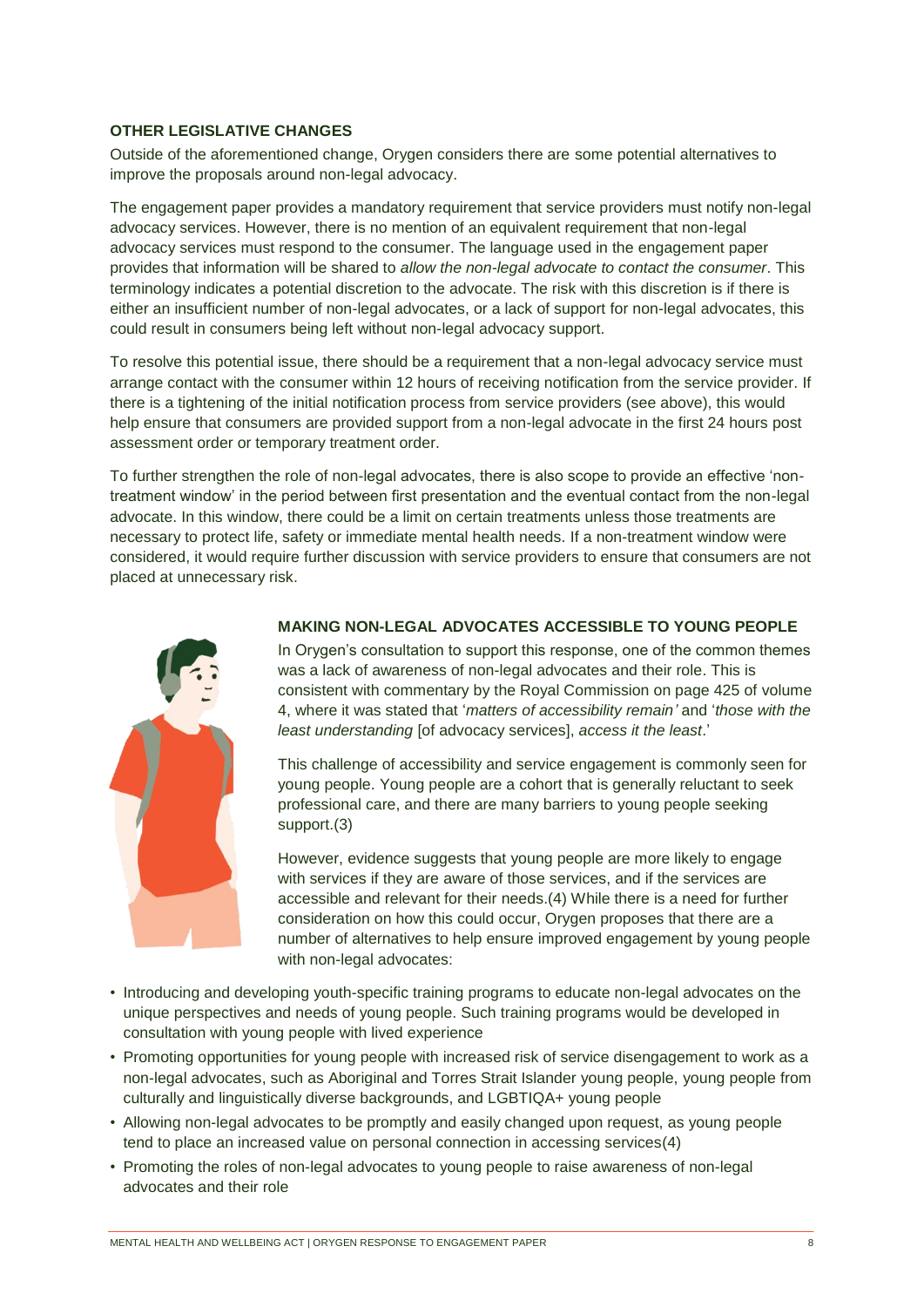• Using youth peer workers to support non-legal advocates.

While these options are not specifically legislative changes, it is necessary to consider how the proposed MH&W Act can be supported to ensure systemic change in the Victorian mental health system.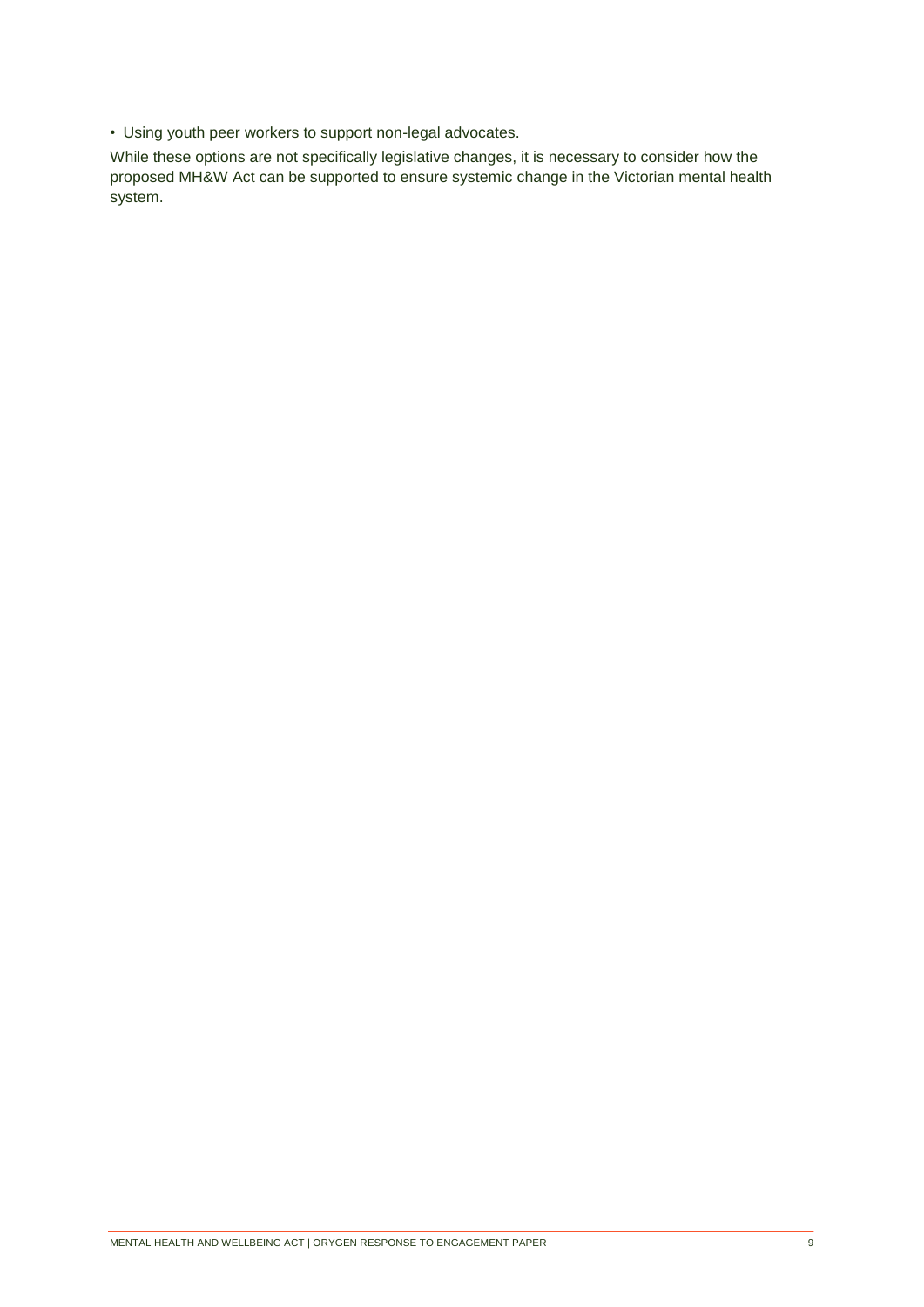# <span id="page-9-0"></span>SUPPORTED DECISION MAKING

# CONSULTATION QUESTIONS

- Do you think the proposals meet the Royal Commission's recommendations about supported decision making? If not, why?
- 2. How do you think the proposals about supported decision making could be improved?

# ORYGEN RESPONSE

On page 400 of volume 4 of the Royal Commission's final report, four key safeguards are outlined to effect supported decision making principles – statements of rights, advance statements, nominated persons, and second opinions. Orygen recognises the effort to strengthen these principles, yet considers there are further options to ensure more efficient operation of these principles.

## **STATEMENTS OF RIGHTS**

Orygen welcomes an expansion of the circumstances in which people are provided with a statement of rights. It is currently insufficient that people are only provided with a statement of rights when they are subject to a compulsory order. While the proposal in the engagement paper is a forward step, Orygen considers that further changes are required.

The proposed change extends the mandatory provision of a statement of rights beyond compulsory orders, but only to a person voluntarily admitted as an inpatient. As people receiving inpatient care are generally experiencing acute mental ill-health, it is far from ideal that a consumer is only provided a statement of rights at this stage.

For statements of rights to operate effectively, they should be provided at all entry points to the mental health system. This helps ensure that a consumer's rights are part of the language of treatment from the earliest stages and will increase consumer literacy in those rights.

If there is to be a focus on understanding statements of rights and improving consumer literacy, then Orygen's view is that this should start as soon as possible. While not strictly a legislative issue, Orygen would welcome the development of mental health awareness and literacy courses for secondary school students. Such an approach would help decrease the stigma of mental ill-health, in addition to improving awareness of the mental health system.(5)

### **Communicating the statement of rights**

To aid understanding of the statement of rights, Orygen considers that the existing section 13 of the *Mental Health Act 2014* could be further strengthened. Currently, this section states that when a person is provided with a written copy of the statement of rights, an authorised psychiatrist must also provide an oral explanation. For people with limited English or with cognitive or learning disabilities, a written document accompanied by a verbal explanation is not necessarily accessible or understandable.

In this regard, Orygen suggests an amendment in line with section 25 of the *Charter of Human Rights and Responsibilities Act 2006* which provides that (when a person is being charged with a criminal offence), a person is to be informed of the offence '*in a language or, if necessary, a type of communication that he or she speaks or understands*.' Utilising a similar mandatory provision would greatly aid understanding of the statement of rights.

### **Sharing the statement of rights**

In the *Mental Health Act 2014,* when a statement of rights is issued in relation to a compulsory order, the statement of rights may also be provided to a nominated person, guardian, carer or parents (see sections 35, 40, 41, 50, and 59). The engagement paper states that *the new Act will require a*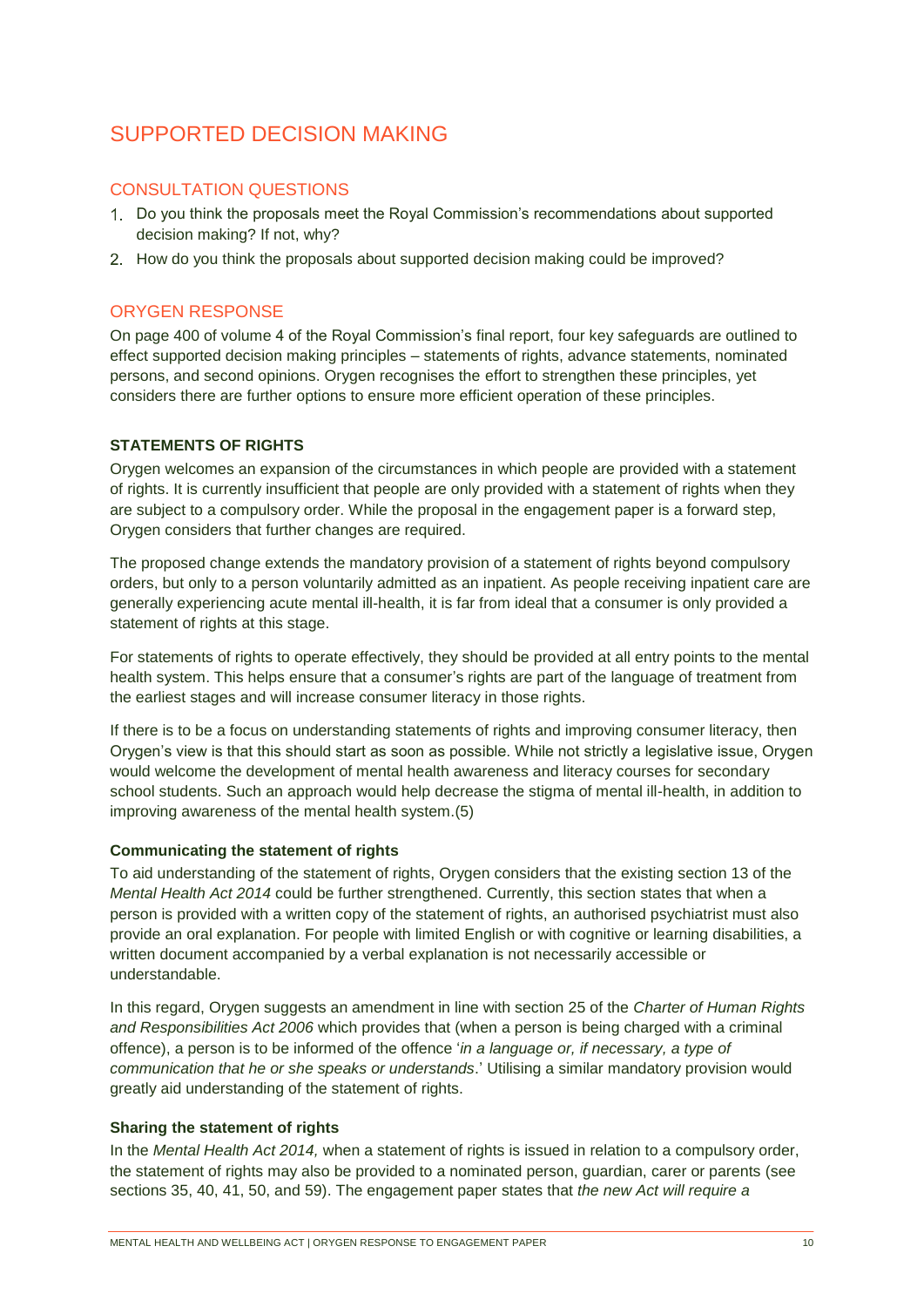*statement of rights to be given to consumers who are voluntarily admitted as inpatients.* Although there is reference to consumers, there is no reference made to who else the statement could be provided to. Due to the importance of support persons in aiding recovery from mental ill-health, Orygen considers that statements of right should be made available to support persons in all circumstances in which a statement is provided.

#### **Form of the statement of rights**

Section 12 of the *Mental Health Act 2014* provides that the statement of rights shall be in a form approved by the Secretary of the Department of Health and Human Services. In order to provide greater visibility to the content of the statement of rights, Orygen suggests that this provision be amended to instead provide that the content of the statement of rights be prescribed in regulations. The development of the statement of rights should also occur through consultation with people of lived experience of mental ill-health, including young people.



#### **ADVANCE STATEMENTS AND NOMINATED PERSONS**

The primary approach to improving the operation of both advance statements and nominated persons is to ensure that they are accessible to both service practitioners and consumers.

For advance statements and lists of nominated persons to be most accessible for service practitioners, there needs to be a central register of advance statements and nominated persons in line with the Royal Commission's commentary on page 428 of volume 4 of the final report that '*to foster greater understanding of safeguards and supported decision making among consumers and clinicians, the Mental Health Improvement Unit will … provide for advance statements and nominated persons registers*.' The challenge of fulfilling this in the short term is the range of information-keeping approaches among service providers in Victoria. Accordingly, Orygen suggests that the creation of an advance statement register be a key feature of fulfilling Recommendation 62, providing for the development of contemporary information architecture.

In respect of making advance statements more accessible to consumers, Orygen welcomes the proposals in the engagement paper that advance statements can be provided on a broader range of topics.

We also support expanding the list of people who can witness an advance statement or the nomination of a nominated person. Orygen agrees that the list of authorised witnesses under the *Mental Health Act 2014* is too narrow. However, it is currently unclear how the list of witnesses will be broadened.

One possible proposal is that the witness provisions could be made akin to a will, as both documents exist as a statement of intent for a future action. The *Wills Act 1997* (Vic) provides that a witness can be any competent adult, capable of sight, with no particular qualifications being required. A risk of this option is that advance medical statements and nominated person forms are less accessible than wills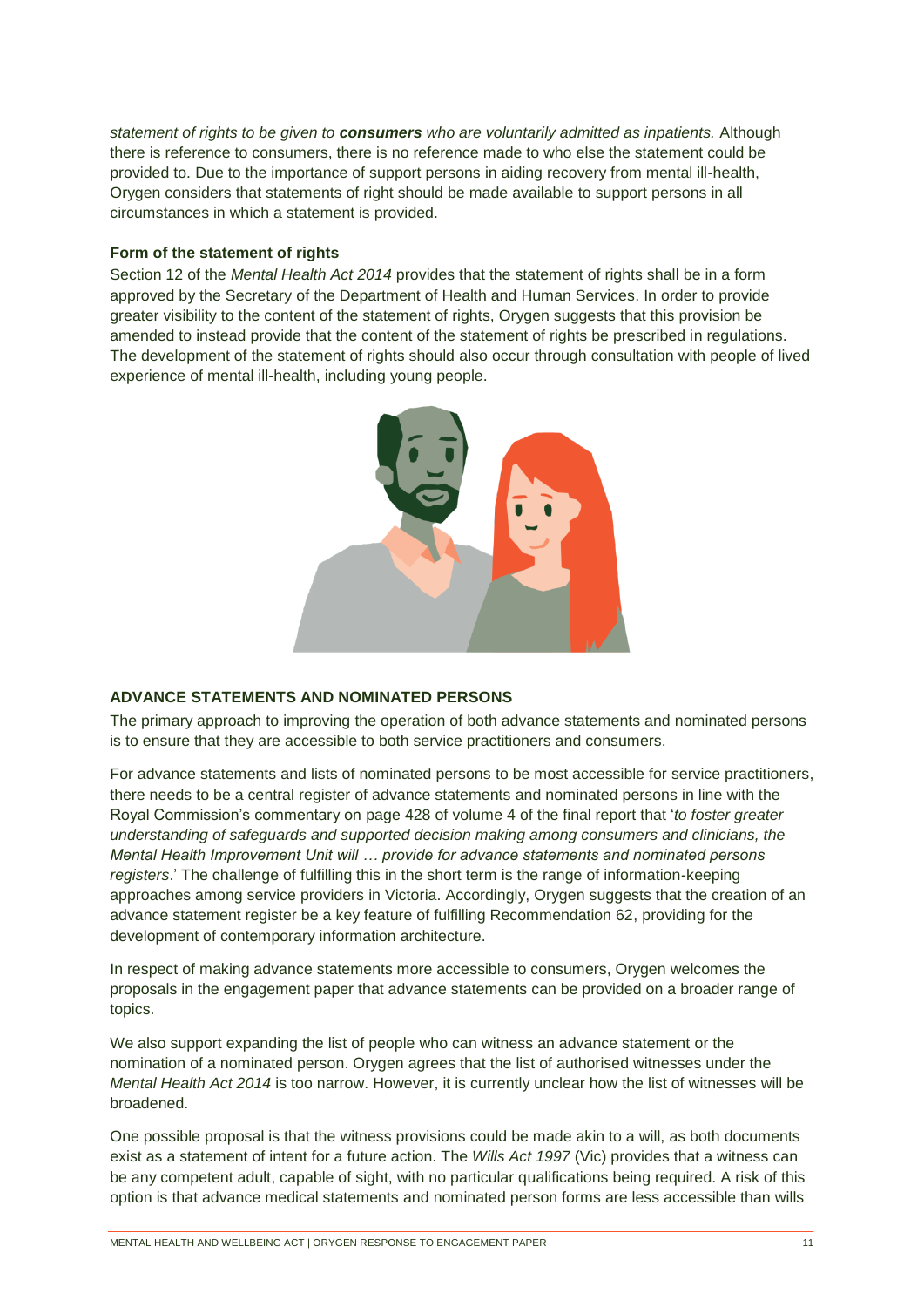and may require a degree of technical knowledge. Accordingly, a second option is to use the list of people who can witness an affidavit or statutory declaration as outlined in section 19 of the *Oaths and Affirmations Act 2018* (Vic).

#### **Substituted decision making**

A key topic within the Royal Commission's final report was the overriding of advance statements, also known as substituted decision making. The Commission provided there would be a reduction of substituted decision making in the medium-term (page 428 of volume 4). While Orygen recognises that this responsibility was allocated to the Mental Health and Wellbeing Commission, it is noted that there is no mention made in the engagement paper of any approaches which will assist in limiting the use of substituted decision making. With respect to compulsory orders, seclusion and restraint, there are proposed approaches (such as quotas) which endeavour to reduce these behaviours. However, there are no equivalent approaches for substituted decision making. This is an issue that requires further consultation with both service providers and consumers.

Orygen agrees that there are circumstances in which clauses in an advance statement of rights need to be substituted. However, there should be clarity for service practitioners on the bases for that substitution, and clarity for consumers on why the substitution occurred. In this respect, there is a need to clarify the terminology 'treatment ordinarily provided by the designated mental health service'.

The risk with this language is that it could lead to equity issues depending upon service availability. If a consumer is in a region with a comparatively lower level of service availability, then there is an increased chance that their needs as specified in the advance statement may not be able to be met. In that situation, the 'treatment ordinarily provided' language would enable substitution, where a consumer in a region with greater access to services would be able to have their needs met. One option is to replace the words 'treatment ordinarily provided by the designated mental health service' with something akin to 'treatment reasonably provided by a designated mental health service.' This would limit issues of service equity and instead become a more objective examination of whether the treatment is ordinarily provided by Victorian service providers.

In terms of clarity for consumers, Orygen welcomes the proposed change that service practitioners must provide written reasons for a decision to override an advance statement. This is a significant improvement over the *Mental Health Act 2014,* which only provided that consumers must be informed that they had a right to written decisions, rather than decisions being put into writing as a matter of course. Orygen would also like to note the commentary on page 429 of volume 4 of the Royal Commission's final report, which provided that '*[d]ata systems should support services to make reporting efficient and practicable*.' Any change which increases reporting requirements on practitioners is likely to have an impact upon practitioner capacity, and these changes should not occur without improvements to reporting systems or additional resourcing to practitioners.

Orygen also welcomes the proposed amendment that written decisions around substitution can be provided to any other person at the consumer's request. In addition to this change, there is value in outlining what can occur if a consumer is unable to nominate another person due to a lack of capacity. In situations where the consumer is deemed to lack capacity, then written reasons for substitution should be provided to any persons listed in an advance statement, and if no advance statement is available, a non-legal advocate.

#### **SECOND OPINIONS**

While the Royal Commission's final report identified issues with the length of time it took to access a second opinion, it did not identify the reasons for this beyond a lack of available resources (see page 401 of volume 4).

The engagement paper provides that the MH&W Act will allow more flexibility in how second opinions can be provided. While this is a worthwhile aim, there is insufficient detail to determine whether this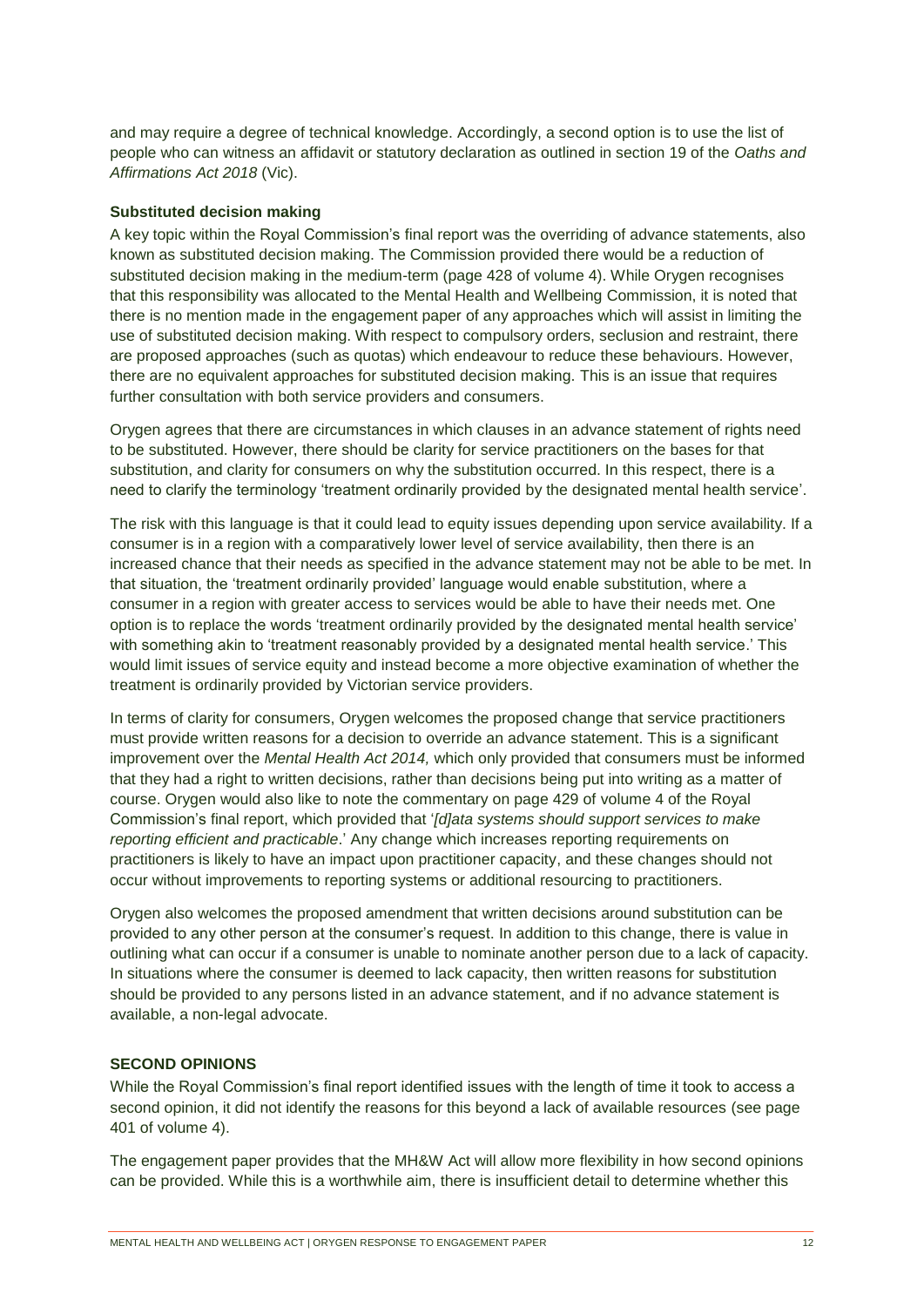will significantly impact consumer availability to second psychiatric opinions. Orygen recognises that legislative change is not the ideal pathway to effect genuine change on this issue. Ultimately, this is a matter that stems from pipeline issues and resourcing. A future well-resourced and supported mental health sector will also be one where consumers are more easily able to access second psychiatric opinions.

One potential legislative change is to provide an upper time-bound on when requests must be responded to by the second psychiatrist. Due to the often time-specific nature of mental health care, it is vital that any second opinion be accessed promptly. However, there is no current provision in the *Mental Health Act 2014* which provides a time limit on when the second psychiatrist must contact the consumer. If such a change were introduced, it would lessen the time taken to access a second opinion. Such a change should only occur following due consideration of the resourcing needs of the mental health sector. If such a change were bought in without proper resourcing, it would significantly impact currently practising psychiatrists.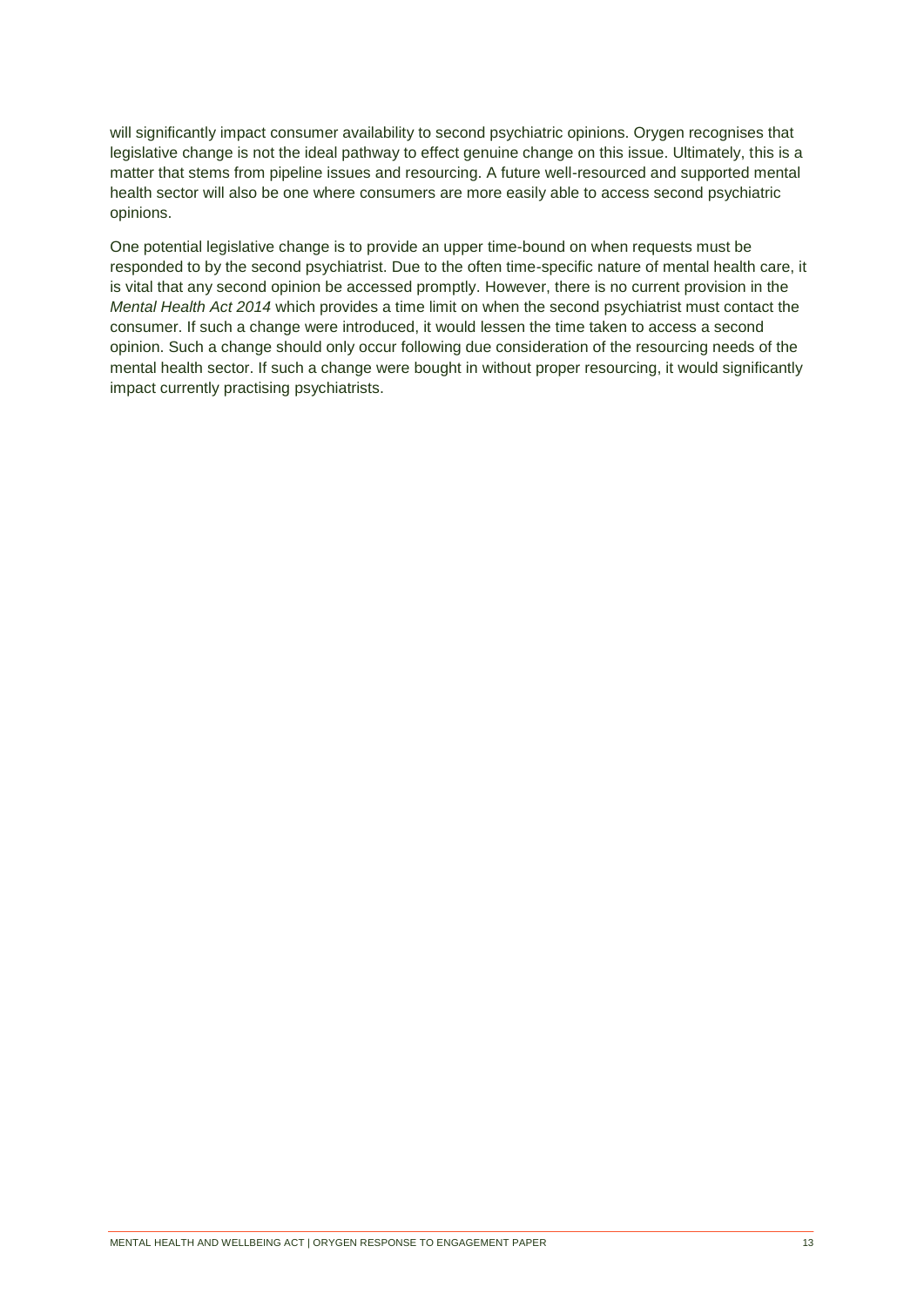# <span id="page-13-0"></span>INFORMATION SHARING

# CONSULTATION QUESTIONS

- Do you think the proposals meet the Royal Commission's recommendations about information collection, use and sharing? If not, why?
- 2. How do you think the proposals about information collection, use and sharing could be improved?

# ORYGEN RESPONSE

Orygen is supportive of the need for a consumer-driven, consent-focused approach to information sharing. Orygen also recognises the value in expanding the range of circumstances in which families, carers and supporters can access information. The proposals outlined within the engagement paper appear to be broadly consistent with the intent of the Royal Commission, although there are some questions and further opportunities for improvement.

## **IMPROVED INFORMATION ARCHITECTURE**

Any proposals to improve information sharing should not be considered without considering the information architecture that is necessary to improve that information sharing. As outlined on page 90 of volume 5 of the Royal Commission's final report, there are a wide range of approaches to recordkeeping and information among mental health service providers. This situation creates potential inequities in how consumers are able to access their own information.

In order to resolve this, the Royal Commission provided in Recommendation 62 for the development and implementation of modern information and communications technology systems for mental health providers. While Orygen recognises that this process is a complex one, improved information architecture is necessary to ensure that the proposed information sharing changes within the MH&W Act can be equitably executed throughout Victoria.

## **WHO INFORMATION IS PROVIDED TO**

The engagement paper provides that the MH&W Act '*will create a duty for mental health service providers to share information with families, carers or supporters … with the consumer's consent*.'

The wording used above indicates that information can only be provided to families, carers or supporters. Orygen wishes to clarify whether this list is intended to be exhaustive and, if so, who it is intended to apply to. There is not currently a definition of 'supporter' within Victorian legislation and Orygen's primary concern is that the term is defined narrowly, which may limit the range of people who can aid the consumer. However, if the term is defined broadly, as any individual or group of individuals who provide help or support to people experiencing mental ill-health, then we consider that this provides sufficient definitional flexibility.

Orygen also wishes to clarify how consent operates within these proposed provisions. Generally, consent is perceived as conferring additional access – as in the consumer consents to a broader range of people to access the information. However, feedback from Orygen's consultation has expressed interest in whether consent can be utilised to reduce access – in that the consumer can prevent others from information. Mental health information can be very sensitive and there is a heightened risk of sensitivity for young people. There may be situations in which a young person wishes to prevent a family member, carer or supporter from being able to access information.

If all information sharing in the MH&W Act is dependent upon consumer consent, then the abovementioned concerns are not necessarily an issue, as the consumer will simply be able to outline who they want information to be provided to. However, there are provisions in the existing *Mental Health Act 2014* which provide for mandatory provision of information in potentially sensitive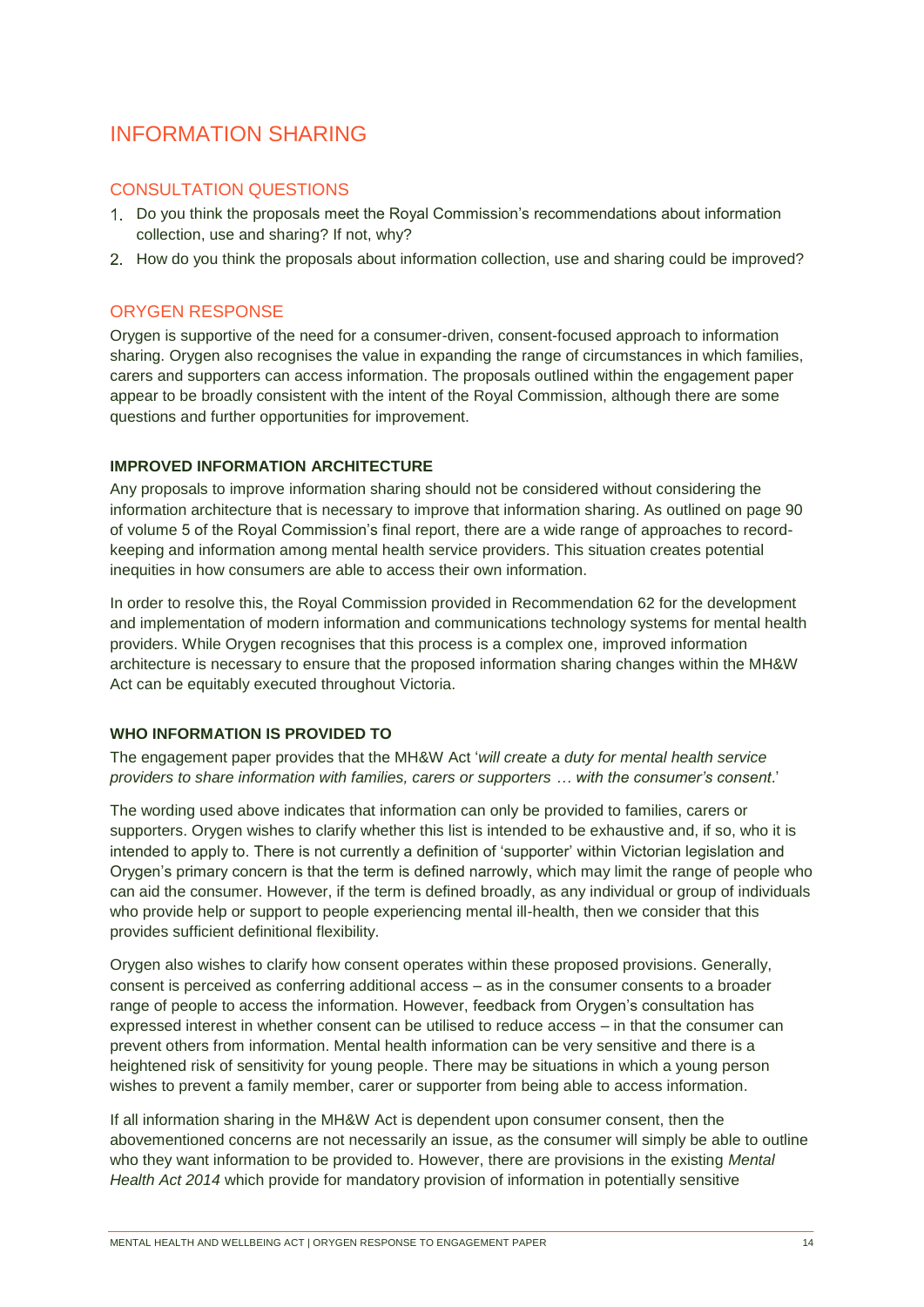circumstances. As one example, section 32 provides that information regarding an assessment order can be provided to a carer if assessing the person will directly affect the carer and the care relationship. Under this provision, there is a risk that sensitive information about a young person may be provided contrary to their wishes. Orygen wishes to confirm whether information sharing may be able to be limited in these circumstances if the young person considers that certain people should not get access to information.

Orygen recognises that the aforementioned paragraphs are not universal for all young people. There are a range of information provisions within the *Mental Health Act 2014* that provide for mandatory notification of certain information to a parent or a carer if a person is under the age of 16 years. In this respect, we ask that there be consideration as to how young people between 12 to 16 years can be involved in the decision making of sharing their personal information.

#### **WHEN INFORMATION IS PROVIDED**

The engagement paper provides that information will be able to be shared at 'defined points' during a consumer's care or treatment. While Orygen is generally supportive of this intent to improve information sharing, there are concerns that being overly prescriptive on defined points could lead to an inflexible approach.

Instead of a purely milestone-based approach, Orygen suggests that there could be a general provision which provides that information is to be shared across the course of treatment to ensure that consumers, families, carers and supporters are able to make decisions in relation to treatment. The language within this general provision is akin to that within the proposed principles five and six of the MH&W Act. This general provision could then be bolstered with indicative (rather than prescribed) milestones at which information should be provided.

An example of how a general provision around information can be combined with indicative examples is seen with section 53 of the *Service Victoria Act 2018*. This section provides a general reporting power in subsections (1) and (2), but subsection (3) then provides a list of potential inclusions within that report.

Regardless of the approach taken to such a provision, Orygen would like to see further consultation on what these defined points of information sharing could be.

## **CAPACITY TO CONSENT**

In a consent-driven information sharing system, there needs to be consideration of what occurs when a person does not have the capacity to consent. However, there is no mention within the engagement paper of what is to occur if consent cannot be provided.

One option is to use the existing regime for decision-making and apply it to information sharing. Section 75 of the *Mental Health Act 2014* provides who may consent to give medical treatment if a person is unable to provide informed consent. This section provides for a relatively narrow list of persons and Orygen considers there is an opportunity to use this list as a base for information sharing. In addition to the parties listed in section 75, consent may be provided by a person who is listed in a statement of rights or a nominated person. Including a reference to these parties further enshrines a consumer's ability to have a choice in who can act on their behalf.

#### **CONSUMER STATEMENTS**

The engagement paper provides for a new provision that allows consumers to include a statement on their record if they disagree with any information in that record. During Orygen's consultation, one of the concerns raised by young people with lived experience was the perception that making such a note of correction could bias ongoing treatment. To give one potential example, if a person has been diagnosed with a mental disorder which impacts external perception (i.e. psychosis), and that person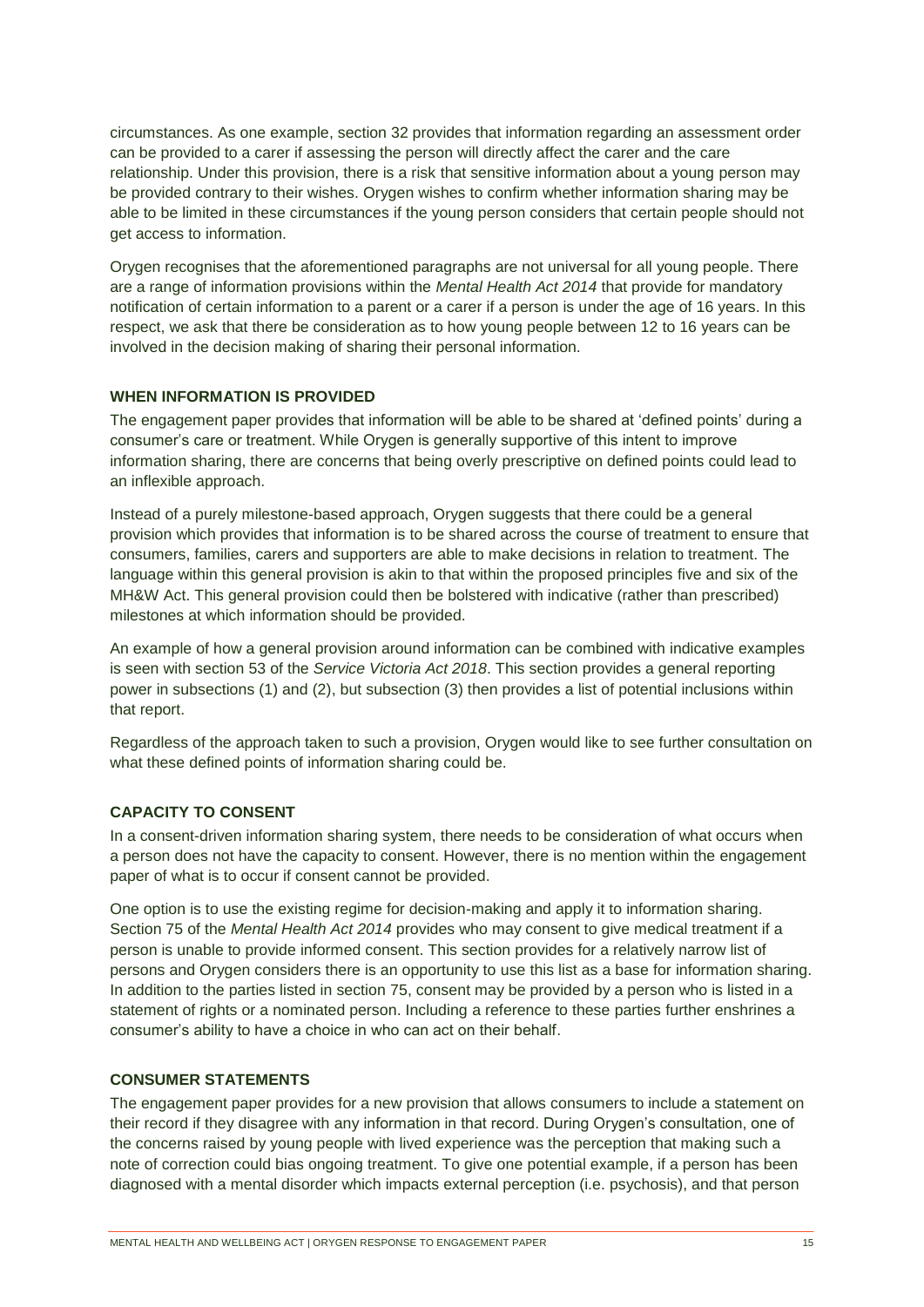disagrees with a statement on their record, there is a potential risk that the disagreement could be considered as a symptomatic demonstration of the mental disorder, even if the person is well.

Orygen recognises that these inconsistencies in opinion will occur and consider that the legislation should provide a regime in which the consumer and the service practitioner can discuss the inconsistency. Accordingly, Orygen proposes that if a consumer attaches a statement to their record indicating disagreement, then the practitioner or the service provider must make all reasonable attempts to discuss the inconsistency with the consumer. If the inconsistency is not able to be resolved, then it is worth including a provision which prevents the use of a consumer's notes as evidence of the symptoms of mental ill-health.

#### **CLARIFYING CERTAIN TERMS FOR INFORMATION SHARING BETWEEN SERVICES**

While Orygen supports the general approach to simplify information sharing, there is concern with the proposal that '*consent for sharing basic information with the broader social service system will not be required*.' There are two concepts in particular which require clarification:

• **Basic information**. Basic information can be quite narrow (i.e. name and age), yet can also be defined more broadly to include information used to help identify and contact a person (i.e. addresses, contact details, employment information). If 'basic information' is defined more broadly (especially if information is provided around a person's diagnosis), then there is the concern from young people that this information is provided widely among social service system.

Existing practice in health seems to indicate that 'information' is generally viewed quite broadly. The *Health Records Act 2001* defines 'health information' to include information on a person's diagnosis as well as personal information sufficient to enable reasonable identification of that person. If a similar definition is used for 'basic information' under the MH&W Act, this would be of some concern.

While Orygen recognises that a consumer could request that information not be shared, this relies upon a universal awareness that such an option is available. For young people who may be inexperienced in navigating the service system, there is a heightened risk that they will be unaware of such an option.

• **Broader social service system**. If this term is defined broadly, it may include any services which exist for the benefit of the community, such aseducation providers, housing providers, and police and justice. There is likely to be concern if information can readily be provided to some of these nonhealth service providers. Different social service providers are very distinct in their operation and often have different objectives, accountabilities, legislative functions, and requirements around privacy and information.

To give just one example of the potential impact of this change, if it is known that a person with lived experience of mental ill-health has more difficulty in accessing housing due to the stigma that they are more difficult tenants.(6) As such, young people are likely to be uncomfortable if basic information about their mental health and wellbeing could be provided to housing providers.

Due to the potential impact of these concepts upon consumers, Orygen requests further information on what is intended through this proposed change and if/how the abovementioned terms are going to be defined in the MH&W Act.

## **INTERACTION WITH FOI LAWS**

<span id="page-15-0"></span>The engagement paper notes that the MH&W Act will enhance consumer access to their own information. Orygen is very supportive of this intent, yet we would like to clarify whether this will be impacted by the operation of the *Freedom of Information Act 1982*. Section 6A of that Act provides that the operation of that Act does not affect the operation of another Act, but Orygen would like to ensure that are no potential impacts due to the interrelationship between the two pieces of legislation.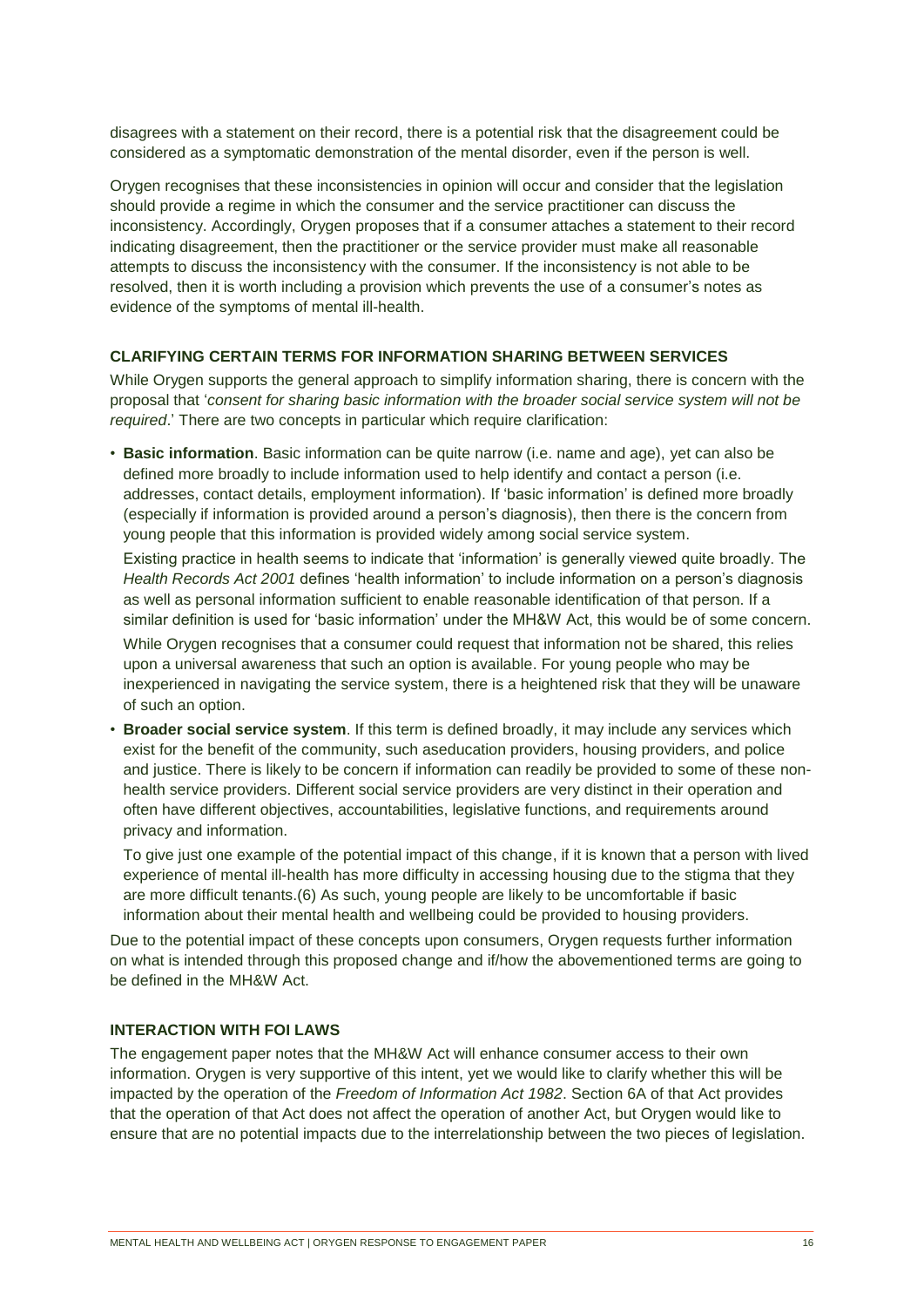# COMPULSORY ASSESSMENT AND TREATMENT

# CONSULTATION QUESTIONS

- Do you think the proposals meet the Royal Commission's recommendations about reducing the use and negative impacts of compulsory assessment and treatment? If not, why?
- 2. How do you think the proposals about compulsory treatment and assessment could be improved?

## ORYGEN RESPONSE

Orygen's consultation on compulsory treatment and assessment has noted that there are strong competing views regarding this issue.

There is the perception from consumers that the use of compulsory treatment and assessment orders is an unduly invasive approach that limits an individual consumer's rights to have a voice in their own treatment.

From clinicians and service providers, Orygen has heard that compulsory treatment and assessment orders remain a necessary response depending upon circumstances and are mindful of any legislative changes that may lead to an increased risk being faced by mental health staff.

There are complex attitudes that exist around compulsory treatment and there are divergent perspectives on the impact of compulsory orders. A 2010 qualitative analysis of patient experiences under mental health legislation found that involuntary inpatient care is often frightening and distressing, but there was also a recognition that involuntary care had kept people safe at a time when the severity of the mental ill-health could not be identified.(7) An Australian study on inpatient mental healthcare noted the complexity of experiences of care, including how involuntary care endeavours to facilitate clinical recovery while not being recovery-oriented.(8) A recent study of binding directives for people with bipolar disorder found a majority of the participants endorsed binding directives as a means of shifting distorted thinking and decision making when unwell.(9)

Compulsory orders also have an impact on families and carers. In some cases, families and carers have expressed concern about the powerlessness that can occur when a person is under a compulsory order and there may be different attitudes on the need for hospitalisation. However, there is often a recognition that these orders can provide assistance that the family or carer may not be able to provide.(10, 11)

From Orygen's consultation and a review of the available evidence, there is unlikely to be a simple response to the future of compulsory orders. The range of views around compulsory assessment and treatments means that this is an issue which requires deep consideration. If changes are made without due consultation, then there is a risk of either a loss of trust by consumers or an increased burden upon service providers. It is vital that any response to this issue involve extensive consultation with a wide range of voices within the Victorian mental health system.

The in-depth consultation needed to progress this issue will not be able to occur under the proposed timelines presented in the engagement paper. Accordingly, Orygen proposes that provisions relating to compulsory assessment and treatment be delayed. Such a period of delay was proposed in the Royal Commission's final report which stated that '*while some provisions could start upon attaining Royal Assent, other amendments may need a longer lead-in time before starting. This would give the Victorian Government, the mental health workforce and service providers enough time to properly lay the groundwork for major change'* (See page 38 of volume 4).

Orygen notes that the Royal Commission also stated on page 38 of volume 4 that '*provisions relating to compulsory assessment and treatment should no longer be the defining feature of Victoria's mental health laws, and provisions that are brought across from the Mental Health Act should be simplified.'* We agree that compulsory orders should not define mental health treatment in Victoria, but for this to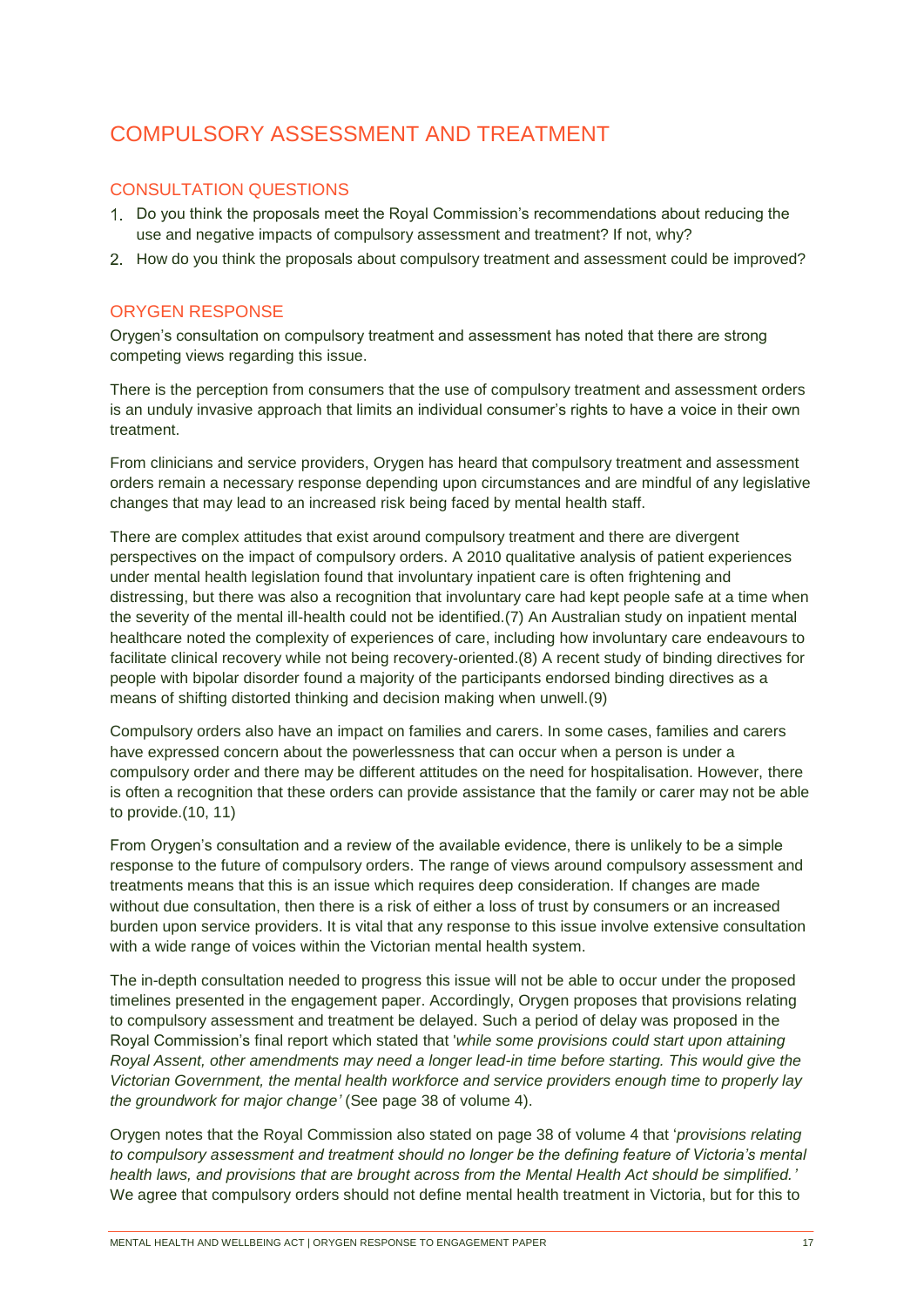occur, there is a need for a system that is enabled to provide effective early intervention of mental illhealth to limit the number of people who experience acute mental ill-health and are accordingly at increased risk of experiencing more invasive treatments.

The Royal Commission's final report recognises this need in chapter 32.2.2. The Commission states that '*[s]carce resources have meant that public mental health services have had little choice but to concentrate the delivery of services on crisis responses and acute inpatient services. This has made it difficult to focus on early intervention and recovery through community-based mental health services, which are approaches that would help to avoid crisis and reduce compulsory treatment use'* (page 386 of volume 4)*.*

In chapter 32.2.2, the Commission states in summary that *'under-investment in the current system does not allow consumers to receive treatment, care and support when it would make the most difference nor enable the workforce to provide services in a way that would reduce the use of compulsory treatment'* (page 387 of volume 4)*.*

In this regard, Orygen considers that the major step needed is the promotion and resourcing of early intervention and prevention approaches. This will help lead towards a future Victorian mental health care system that limits the use of compulsory orders while not being overly burdensome on service providers. While legislative change is needed, it is not a change that should occur with excessive haste due to the impact that it could potentially have upon consumers and service providers.

While Orygen's recommendation is that there is additional consultation on the reduction of compulsory orders, we can provide the following feedback in the event that the proposals in the engagement paper are put into effect.

### **SHORTENING THE AUTHORISATION PERIOD**

The *Mental Health Act 2014* provides that a treatment order can be in place for 28 days prior to a hearing by the Mental Health Tribunal. Section 61 of the *Mental Health Act* does provide a power for an authorised psychiatrist to revoke an order prior to the 28-day expiry date. However, anecdotal evidence suggests that this power is less likely to be used as opposed to psychiatrists simply letting the order lapse.

Ultimately, Orygen considers that this 28-day period of review is too long due to the potentially significant impacts to a consumer if they are left under an ill-considered, hastily provided or misapplied compulsory order for such a length of time.

There are examples in interstate legislation of shorter review periods for compulsory orders. In the *Mental Health Act 2007* (NSW), a review of a community treatment order can be heard in a minimum of three days if the person is detained in a mental health facility, and a minimum of 14 days if they are not detained in a mental health facility.

Under the *Mental Health Act 2013* (Tas), an initial compulsory assessment order (which has effect for 24 hours) can only be extended for a maximum of four days prior to the Tasmanian Mental Health Tribunal considering whether a treatment order should be issued.

Orygen does not consider that a review period of less than seven days is necessarily viable as it can take this long to examine and review the impacts of treatment. Instead, we propose that the assessment period in the *Mental Health Act 2014* be lowered to somewhere between seven to 14 days. This time period balances the risk of harm to a compulsory order being in place too long while providing sufficient time to understand the impact of a compulsory order.

Orygen is mindful of the impacts of such a proposed change and suggests that there would need to be extensive consultation to understand the impacts of shortening the review period. One notable impact would be an increased administrative burden upon service providers and clinical staff who would have a limited time to submit notification of compulsory orders to the tribunal. This could then impinge on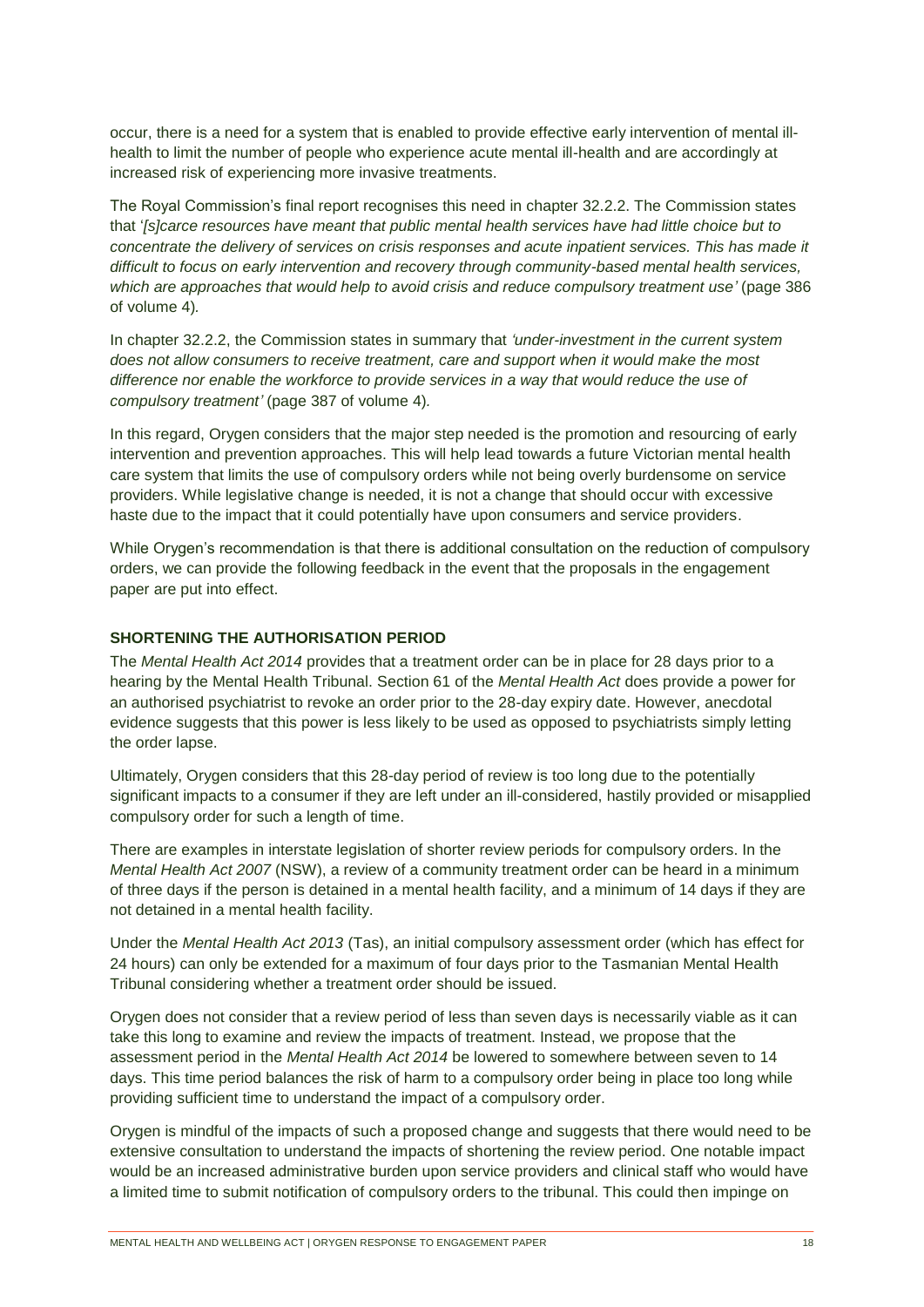the amount of time that practitioners are able to dedicate to treatment and potentially impact upon the quality of care. Orygen considers that there are two potential options to alleviate the practitioner burden:

- Provide funding to eligible mental health care providers to employ clinical staff to support reporting, as well as administrative staff to support record-keeping and reporting.
- Simplifying the current reporting requirements. As we previously proposed with non-legal advocates, there should be the ability for service providers to send push notifications via their browser to the Mental Health Tribunal.

Lowering the review times may increase the burden upon the Mental Health Tribunal. However, if there is a shorter timeframe then this will be balanced by a lower need for conferences to be held, as proposed in the engagement paper

#### **Lived experience and the Mental Health Tribunal**

In the event that the MH&W Act provides for a shorter review period, it is likely that this will increase the burden on the Tribunal itself. Orygen considers that this is an opportunity to provide for a greater number of people with lived experience on the Tribunal.

Sections 159 and 163 of the *Mental Health Act 2014* provide that community members with an interest/experience in mental illness can be appointed as a senior member of the Tribunal. Section 179 further provides that a community member must be appointed to both general and special proceedings of the Tribunal. Orygen supports these provisions, but there is an opportunity to consider whether sections 179(2)(c) and 179(3)(c) can be amended to support young people becoming members of the tribunal. There is an option to provide for something akin to a community member with reasonably comparable lived experience to the relevant consumer (if available). For young people, there would be greater trust in the tribunal system if it were staffed by other young people with a similar lived experience.

### **THE CRITERIA FOR COMPULSORY TREATMENT**

Within the engagement paper, it is proposed to change the criteria under which a compulsory treatment order can be made. This may be a viable approach, but Orygen has concerns with the proposed new criteria.

#### **Serious distress**

The proposed criterion of 'serious distress' could be challenging to define and apply within a clinical setting. Currently, the criteria for a compulsory order, as outlined in section 5 of the *Mental Health Act 2014*, provides that a person must have a mental illness, and because they have a mental illness, the person needs immediate treatment to prevent 'serious deterioration in the person's mental or physical health'. The Act ensures the need for a causative link between the mental illness and the serious deterioration.

If the language 'because the person has a mental illness' remains in the MH&W Act, there is likely to be an increased difficulty in proving a causative link between the mental illness and the experience of distress, because distress can arise from a wide-range of situations. This is a particular issue for acute settings, as distress is too often an inherent part of acute treatment. For example, if a young person is presenting at an emergency department, the environment, the interactions and the uncertainty could all lead to the young person experiencing distress, which is not necessarily linked to any underlying mental ill-health.

If there is confusion in determining whether or not the distress was caused by the mental illness, then the service practitioner will find it unduly difficult to determine whether or not a person meets the criteria for a compulsory treatment order. While this could result in a reduction in compulsory treatment orders, there is a risk that it will lead to an increase in compulsory orders.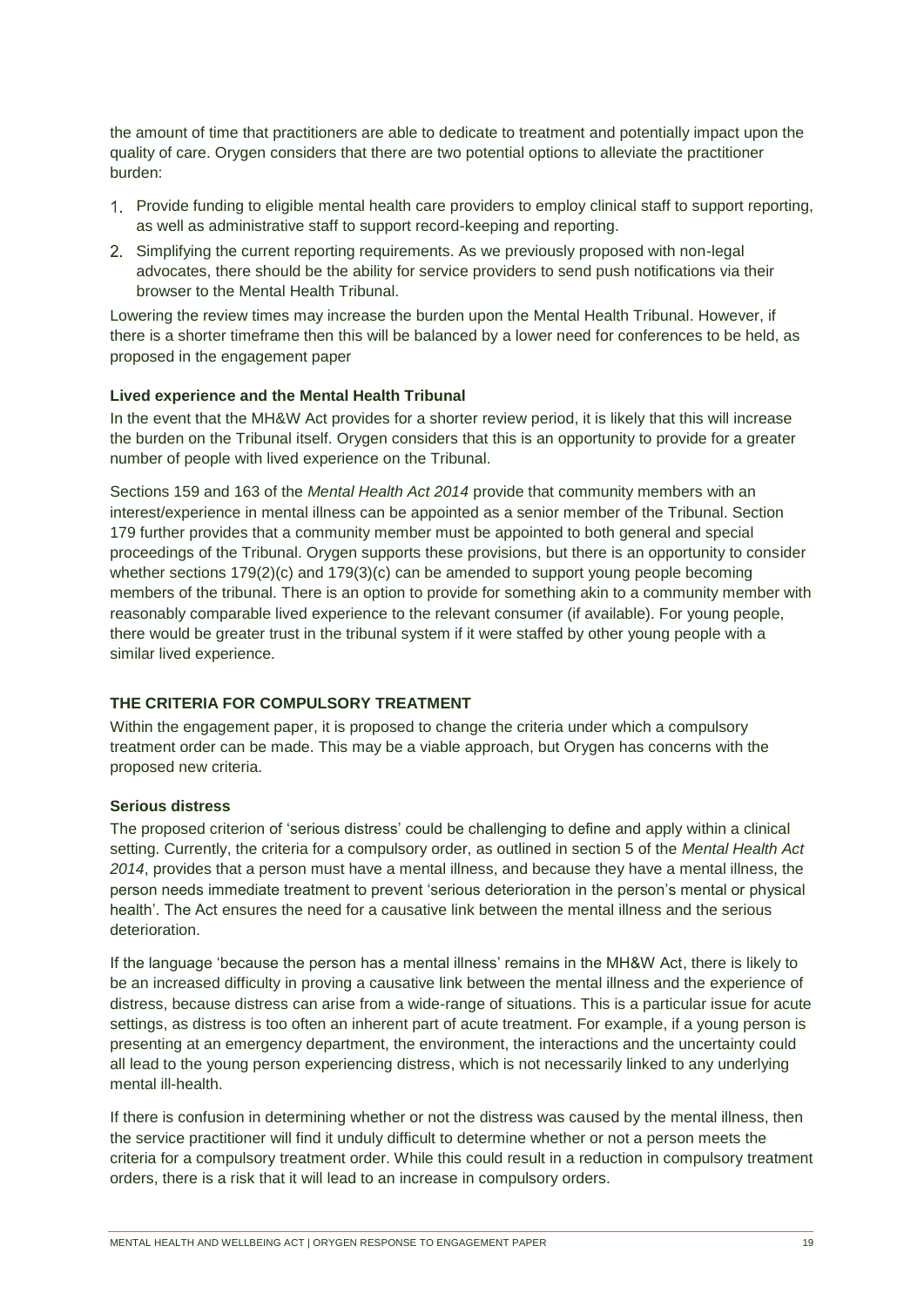For example, if a young person presents at an emergency department under police supervision and in distress, their distress may be perceived as being linked to a mental illness and to put the person under a compulsory treatment order. However, in this scenario, the young person in question had little experience with either police or emergency wards and was distressed due to the unfamiliarity and difficulty of these experiences, and would not have been distressed in other settings. For situations similar to the scenario outlined above, the proposed new criteria may lead to a potentially increased risk of compulsory treatment orders.

The solution is not to remove the language 'because the person has a mental illness', as this will almost certainly increase compulsory treatment orders. If that language is removed, then the criterion will become "the person needs immediate treatment to prevent serious distress". As outlined above, distress can be a response to the acute treatment process, especially for young people with limited service experience. In those scenarios, any distress, even if caused by the situation or environment, will be enough to satisfy this particular criterion for a compulsory treatment order.

A further issue with the change to 'serious distress' is that not all mental illnesses lead to experiences of distress. People experiencing certain mental disorders might not present with any visible distress. For example, people with eating disorders, or who are in a delusional state, can often lack visible distress due to their beliefs about themselves and their surrounding circumstances. Under the *Mental Health Act 2014*, the lack of distress would not prevent the imposition of a compulsory order as the aforementioned disorders would still satisfy the requirement of being a 'serious deterioration in the person's physical or mental health'. If there is no reference to 'serious deterioration' or 'serious harm' in the MH&W Act, then there is the risk that people with serious presentations of certain disorders may not access care.

For these reasons, Orygen does not support the use of 'serious distress' within the MH&W Act. Due to the complexities of any criteria that are used, this is a matter that must be examined more broadly in consultation with the mental health workforce and people with lived experience of mental ill-health.

#### **Serious and imminent**

The second listed criterion in the engagement paper provides that the harm being prevented must be both 'serious and imminent'. This language is currently used in the *Mental Health Act 2014* for the criteria for whether seclusion and restraint. The terminology of imminent risk applies to seclusion and restraint as seclusion/restraint are immediate responses to a severe, imminent risk.

However, using the word 'imminent' for compulsory treatment orders is less appropriate because treatment orders do not necessarily provide for immediate, short-term responses. To give an example, if a person presents with an eating disorder, their underlying physical symptoms may not suggest an imminent risk to the person's health, but they are at risk of serious, long-term harm.

Under the language of the *Mental Health Act 2014*, this scenario would meet the criteria for a compulsory treatment order, but would not meet the proposed criteria in the MH&W Act. Accordingly, using the criterion 'serious and imminent' presents a danger that people at risk of significant harm, may not access necessary care.

A further challenge faced by the use of 'imminent' is that for most of the impacts of mental ill-health, there are few tools to determine whether or not a risk is imminent. One exception to this is for aggression and violence, where there are a range of diagnostic tools to assist in determining whether aggression or violence is imminent.(12)

However, even where risk prediction tools are available, these tools take time and involve a high level of expertise. Accordingly, risk prediction tools are often not practicable in situations requiring an immediate determination – particularly in emergency wards.

A further challenge is that attempts to define the probability of a mental ill-health event occurring have not been very successful. To provide a notable example, there has been a range of research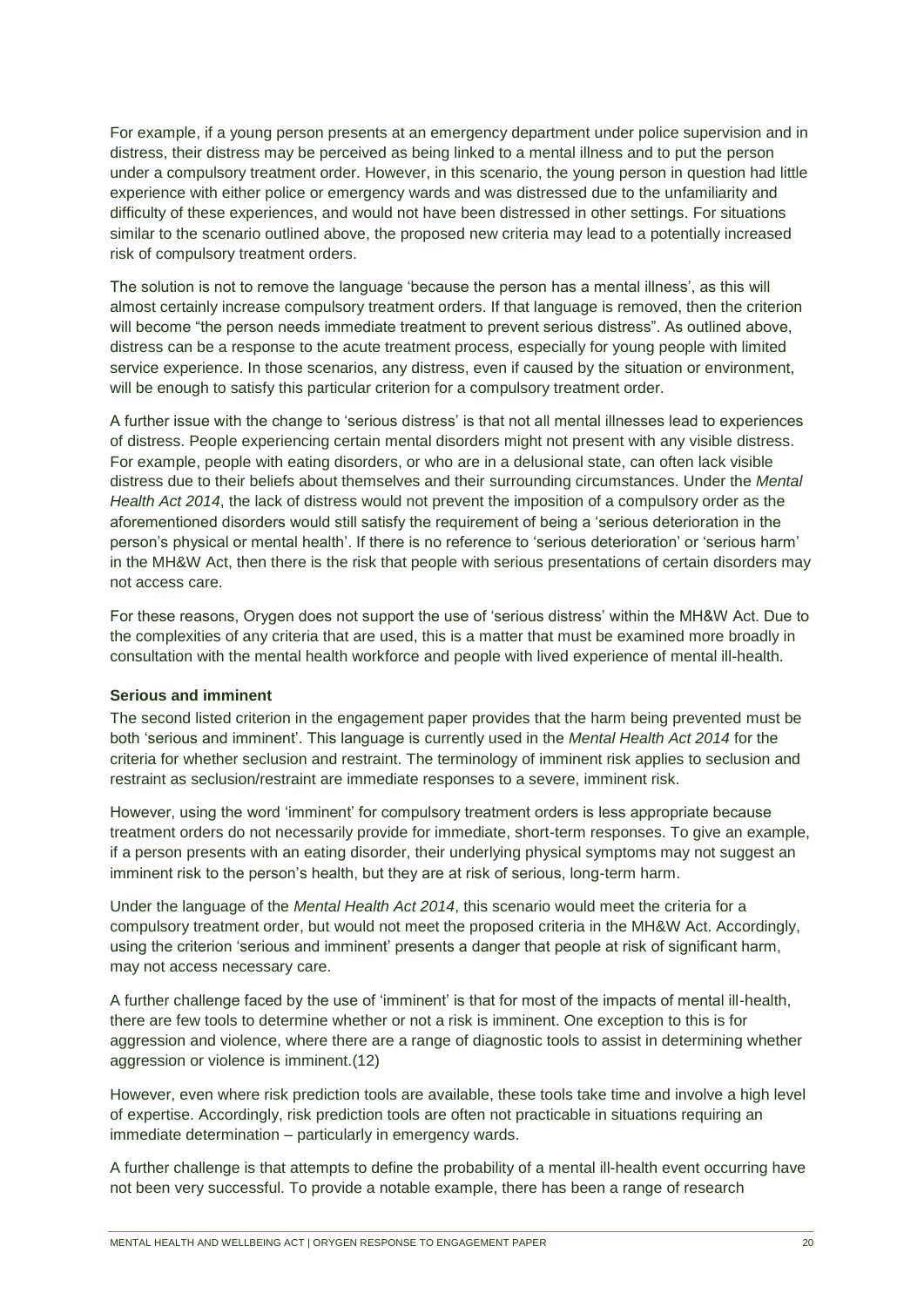endeavouring to determine what risk factors lead towards a person being identified as a 'high-risk' or a 'low-risk' of suicide. Dr Matthew Large, the Clinical Director of Mental Health in the Eastern Suburbs Mental Health Service, NSW, has done a significant amount of research on risk assessment and suicide. He has stated that '*risk categorisation of individual patients has no role to play in preventing the suicide of psychiatric inpatients'* and that diagnostic tools for risk of suicide have '*limited validity because they contain factors that were in all likelihood chance findings*.'(13, 14) Accordingly, even where risk tools are in place to determine if something is imminent, there is no guarantee that predictive tools will be more effective than chance.

For each of these reasons, if the criterion of serious and imminent is introduced, then it will place a heightened burden on the workforce and service providers to make decisions on a criterion that is challenging to operationalise. This therefore increases the likelihood of improper application of the criteria for compulsory treatment and an according risk to the provision of mental health care. As such, this criterion must be examined more broadly in consultation with the mental health workforce and young people with lived experience of mental ill-health.

#### **Eliminating all other treatment options**

The third proposed criterion in the engagement paper provides that all other treatment and support options must have been considered and eliminated. Orygen is generally supportive of this criteria, although for this criteria to be effective in reducing compulsory orders, there must be the equitable funding and provision of genuine service alternatives. This was outlined clearly in chapter 32.2.2 of the Royal Commission's final report (for further commentary on this chapter, see page 13 to 14 above).

#### **Alternative criteria**

On page 385 of volume 4 of the Royal Commission's final report, they outlined that Western Australia had the lowest number of people subject to compulsory treatment orders and the lowest proportion of acute separations for hospital stays. While every state and territories' mental health scheme is different, there is value in examining the Western Australian approach to compulsory orders.

Section 25 of the *Mental Health Act 2014* (WA) provides five criteria before an involuntary treatment order can be considered:

- 1. that the person has a mental illness for which the person is in need of treatment;
- 2. that, because of the mental illness, there is
	- a. a significant risk to the health or safety of the person or to the safety of another person; or
	- b. a significant risk of serious harm to the person or to another person;
- that the person does not demonstrate the capacity required by section 18 to make a treatment decision about the provision of the treatment to himself or herself;
- 4. that treatment in the community cannot reasonably be provided to the person;
- that the person cannot be adequately provided with treatment in a way that would involve less restriction on the person's freedom of choice and movement than making an inpatient treatment order.

The first, second, fourth, and fifth criterion are reasonably similar to what is currently provided in section 5 of the *Mental Health Act 2014* (Vic). What is significantly different is the third criterion, which has the effect of providing that if a person can effectively understand and communicate their treatment, then they have the capacity to make treatment decisions. Section 18 of the *Mental Health Act 2014* (WA) provides that a person performing a function under that Act is responsible for determining whether the patient has this capacity.

This third criterion is a demonstration of the idea of 'dignity of risk', which involves respecting consumers' ability to make decisions for their own needs. The proposed objectives and principles of the MH&W Act recognise the importance of dignity of risk through the words of principle four – '*involve people receiving mental health and wellbeing services in all decisions about their assessment,*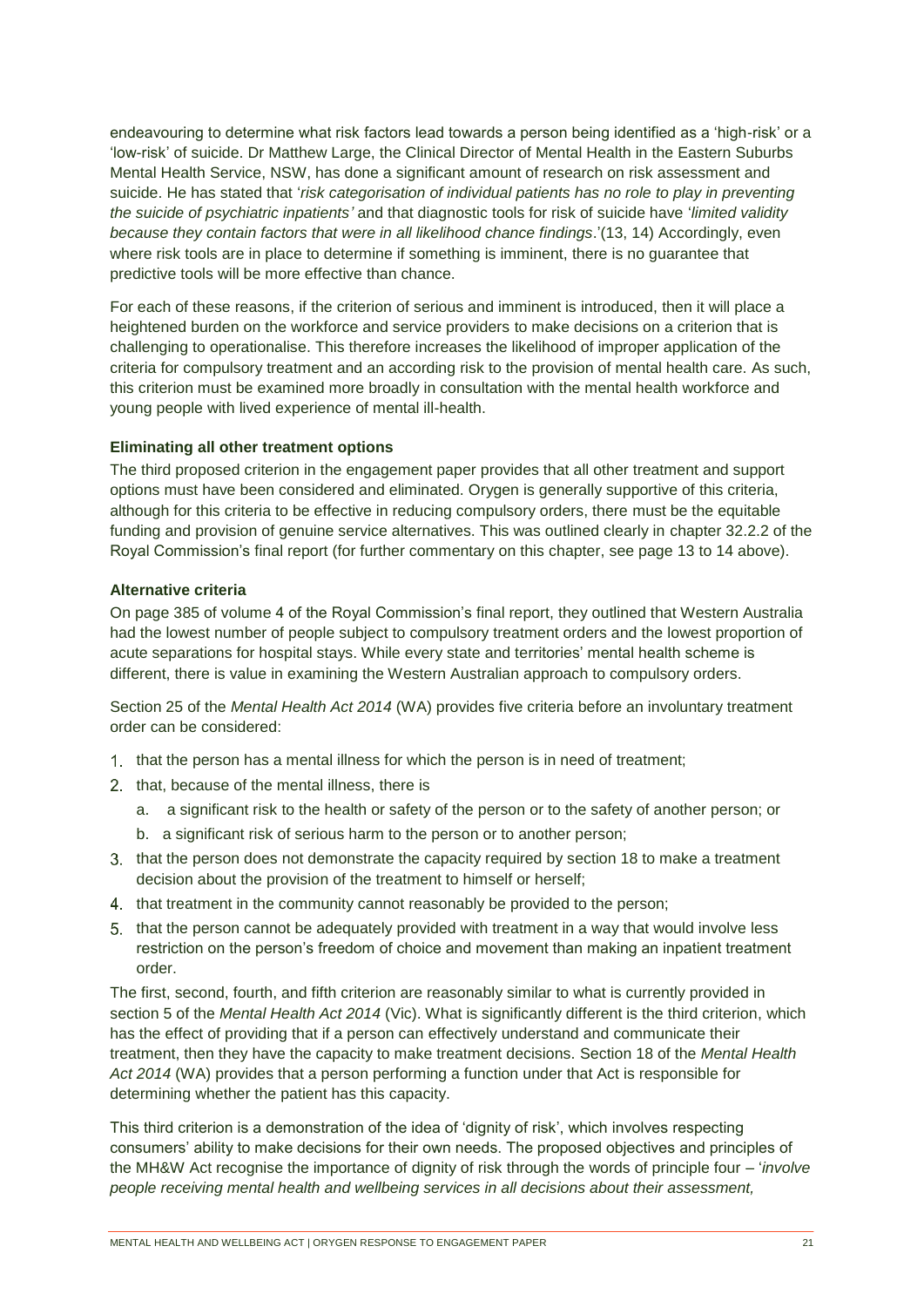*treatment and recovery and ensure they are supported to make, or participate in, those decisions, and respect their views and preferences, including when those decisions involve a degree of risk*.' In this respect, the concept of dignity of risk emphasises consumer choice, but would also see a shift of risk towards consumers and away from the workforce.

Orygen is not recommending that the MH&W Act include the introduction of a similar criterion, but instead considers that this is an approach that warrants further review. It remains to be seen whether the West Australian criteria for compulsory orders have a meaningful effect in their reduced rates of compulsory treatment or if it is due to other aspects of their system.

#### **Operationalising criteria change**

If the MH&W Act is to change the criteria for compulsory orders, then the new criteria will need to be operationalised and clarified through practice guidelines and procedures that are both publicly available and informed by the perspectives of service providers, the workforce and people with lived experience.

These supporting documents should be considered and developed prior to the commencement of the operational provisions of the MH&W Act. This will help ensure a shared understanding of how the proposed criteria are to operate in practice.

#### **EFFECTING BEHAVIOURAL CHANGE**

In chapter 32.2.3 of Volume 4 of the Royal Commission's final report, the Commission provides commentary noting that the mental health workforce is placed in a difficult position where they are responsible for the risks of not effecting treatment, which has led to a relatively risk-averse mindset that, in-turn, contributes to increased rates of compulsory treatment in Victoria.

The engagement paper notes a need for a cultural shift, yet little indication is provided in the paper on how this shift could occur. One approach that is mentioned is the provision of system-wide targets. Orygen has three concerns with the use of targets. Firstly, there is no mention of how the target figures are to be developed. If targets are to be equitable, then they should be proportional rather than on raw numbers, but those proportional targets also have to consider the demographic differences in service settings.

Secondly, if targets are to be used, then it is worth considering what would occur if those targets are not met. There is a fine line between an overly punitive response and an ineffectual response. Finally, it is unclear whether targets can actually effect behavioural change. The use of policy targets can lead to arbitrary bases for decisions and do not necessarily promote an examination of the deeper issues leading to an unwanted behaviour.(15)

Instead of, or in addition to, system-wide targets, Orygen suggests that the MH&W Act could mandate professional development or training programs that emphasise alternative approaches to compulsory assessment and treatment orders.

### **COMPULSORY ORDERS AND COERCION**

Orygen's consultation on the proposed MH&W Act found that a key concern was that the threat of compulsory orders is sometimes used as a coercive tool to effect change. To prevent this from occurring, there should be a mechanism to prevent any misuse of the MH&W Act whereby consumers are threatened with a compulsory order to gain adherence to a treatment plan, without being given any of the protections of the Act.

To strengthen this provision, there also needs to be a provision requiring that consumers are made aware of their treatment options prior to a compulsory order being made, without it being understood as a threat or intimidation.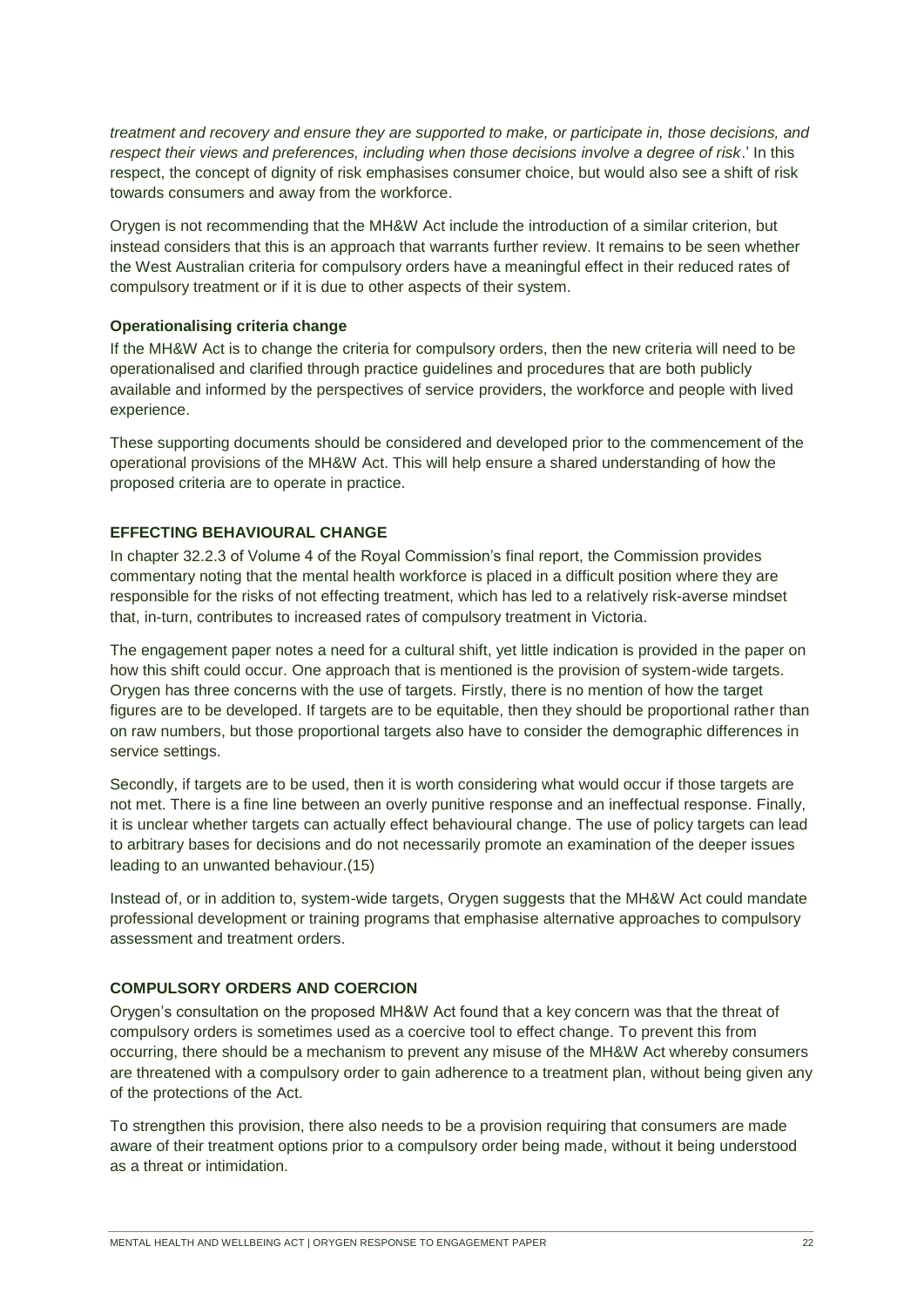<span id="page-22-0"></span>Such a change should occur in concert with the Royal Commission's recommendation 55(4)(c), providing that the Mental Health Improvement Unit work with services to '*make available workforce training on non-coercive options for treatment that is underpinned by human rights and supported decision-making principles.'*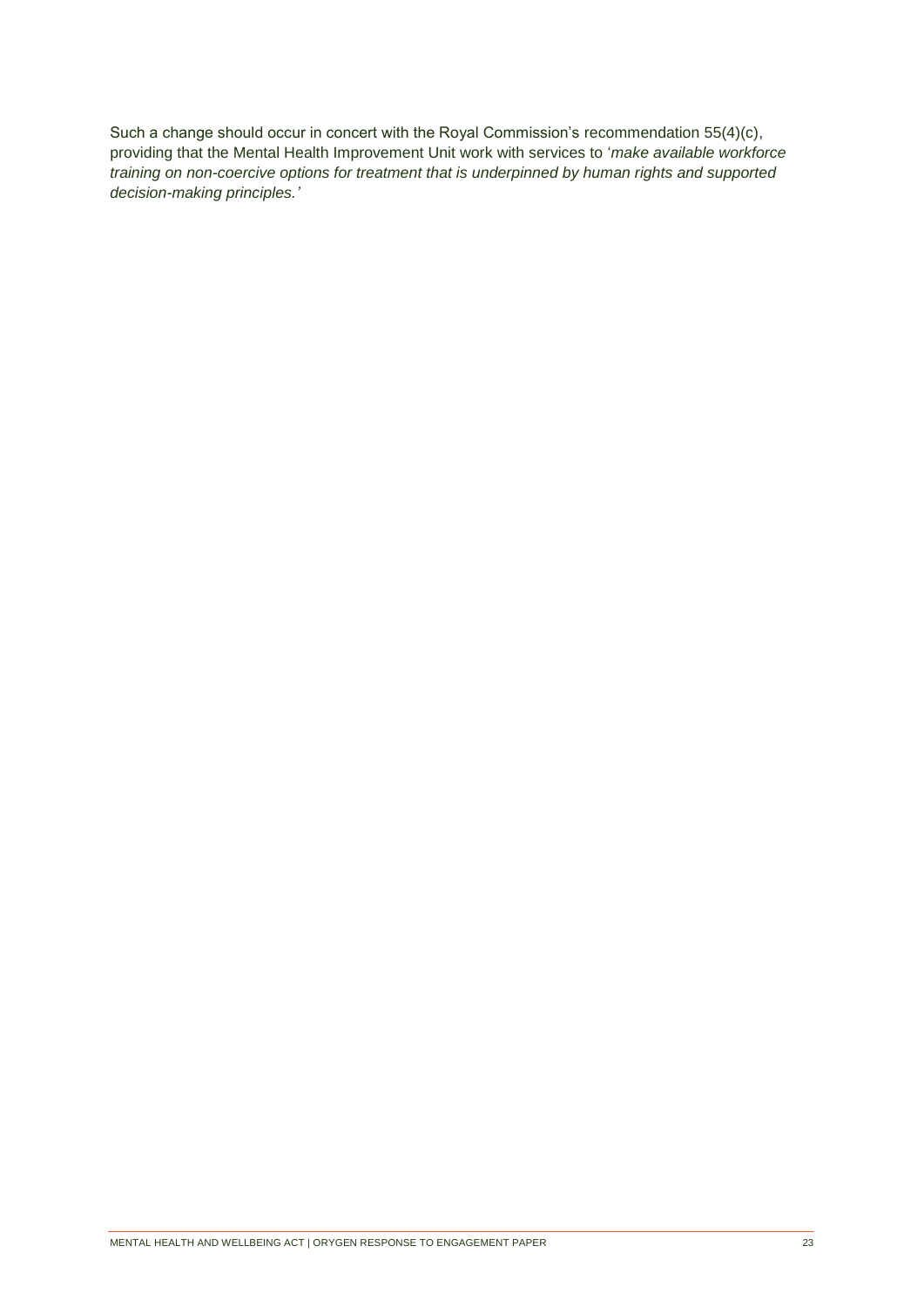# SECLUSION AND RESTRAINT

# CONSULTATION QUESTIONS

- Do you think the proposals meet the Royal Commission's recommendations about reducing the use and negative impacts of seclusion and restraint, and regulation of chemical restraint? If not, why?
- 2. How do you think the proposals about seclusion and restraint could be improved?

## ORYGEN RESPONSE

Orygen supports the Royal Commission's aim, as stated in recommendation 54, of reducing the practice of seclusion and restraint with a view towards eventual elimination.

While the focus of the engagement paper is on legislative change, Orygen wishes to note that the eventual elimination of seclusion and restraint will require a broad response across a range of domains. In chapter 31.4 of their final report, the Royal Commission outlined a series of factors contributing to the use of seclusion and restraint, including an under-resourced mental health system, outdated infrastructure and a need for further workforce support (see pages 320 to 326 of volume 4).

The need for further resourcing is particularly important. If seclusion and restraint is truly to be an option of last-resort (even in the short-term), its use is unlikely to be reduced unless service providers feel they have a viable series of alternatives without having to be placed at undue risk or having to turn vulnerable young people away from treatment.

With respect to the legislative changes outlined in the engagement paper, these are supported save for the following opportunities for change.

## **CHEMICAL RESTRAINT**

The engagement paper notes that the '*Royal Commission has recommended that the new Act introduce similar requirements as the Tasmanian model for regulating chemical restraint'* (page 30). It is Orygen's view that the Commission was not recommending similar requirements, but instead a similar regulatory approach (see page 344 of Volume 4).

Tasmania's regulatory approach is to define chemical restraint as a means of excluding it as a valid treatment. This is a valid regulatory approach, but for such an approach to work, it is vital that chemical restraint is defined in such a way that meets the intent of the Royal Commission.

Orygen is unsure whether the definition of chemical restraint, as provided in the *Mental Health Act 2013* (Tas), will meet the Royal Commission's intent of reducing seclusion and restraint. The key issue within the Tasmanian definition is the use of the language '*medication given primarily to control a person's behaviour.'* This language requires an understanding of the subjective intent of the person administering the medication.

Comprehending a person's subjective intent is challenging for a momentary decision such as administering medication. Unless there are contemporary records that include the reasons for the seclusion and restraint, there is a need to rely upon a person's memory of the event. This memory can be unreliable and it is unlikely that a person will freely want to recall their actions in such a way that readily admits to providing medication to control another person. To ensure that there is contemporaneous record-keeping, there could be a mandatory provision in the MH&W Act providing a requirement to prepare a written report, while also indicating that the report must include the reasons why the seclusion and restraint occurred. The operation of this provision could be similar to section 84 of the *Mental Health Act 2014,* which provides for mandatory reporting of second opinions, as well as outlining some mandatory inclusions within that report.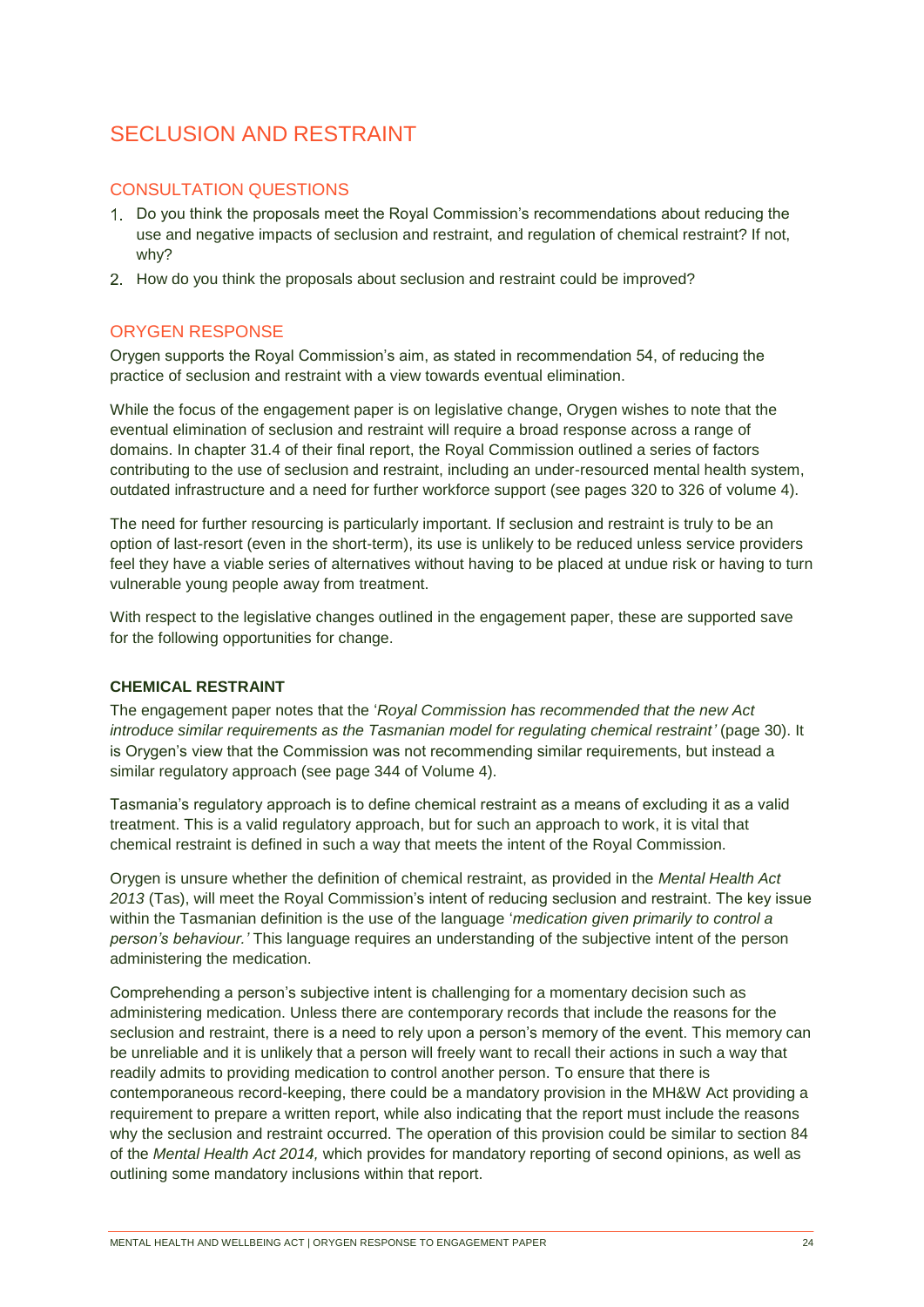A second issue with the Tasmanian definition is the word 'control'. With respect to the use of medications, control can definitely be used in a negative sense, if the medication is used simply to govern behaviour with no therapeutic benefit. However, control can also refer to the limiting of harmful behaviour. For example, a person may present with a behavioural disorder which is manifesting in a way that endangers themselves or others. In this circumstance, medication can still be provided in a therapeutic manner that manages behavioural symptoms while allowing the person to maintain normal functioning. In both scenarios, medication has been given to control behaviour, but what differed was whether there was therapeutic intent. By using language such as 'control', there is concern from service practitioners that this will lead to a conflation between a therapeutic use of medication and chemical restraint.

For the reasons outlined above, it is Orygen's view that there needs to be further consideration of how chemical restraint should be defined and the impacts of defining it in a particular manner. In particular, whether the definition serves to assist in lowering the prevalence of restraint while not preventing the use of medication in a therapeutic manner.

An alternative approach is provided in the *Mental Health Act 2016* (Qld), which instead defines medication to include the following statement –'*A person must not administer medication to a patient unless the medication is clinically necessary for the patient's treatment and care for a medical condition*.' Such a definition is objective rather than subjective, and clearly outlines that medication must be provided for a therapeutic purpose. The issue with this definition is that it does not make reference to chemical restraint.

## **TARGETS AND BEHAVIOURAL CHANGE**

In a similar vein to the response on compulsory orders, Orygen does not consider that targets are necessarily the best alternative in order to effect a reduction in seclusion and restraint. As with compulsory orders, Orygen has three concerns with the use of targets for seclusion and restraint. Firstly, there is no mention of how the target figures are to be developed. If targets are to be equitable, then they should be proportional rather than on raw numbers, but those proportional targets also have to take into account the demographic differences in service settings.

Secondly, if targets are to be used, then it is worth considering what would occur if those targets are not met. There is a fine line between an overly punitive response and an ineffectual response. The last concern with targets, is that it is unclear whether targets can actually effect behavioural change. The use of policy targets can lead to arbitrary bases for decisions and do not necessarily promote an examination of the deeper issues leading to an unwanted behaviour.(15)

Instead of, or in addition to, system-wide targets, Orygen suggests that the MH&W Act could mandate professional development or training programs that emphasise alternative approaches to seclusion and restraint. In general there will need to be a wide range of supports to eliminate seclusion and restraint. This need for support is heightened for mental health nurses, who are often in a position of determining the use of seclusion and restraint. There is also evidence that Australian nurses do not necessarily believe that seclusion and restraint could, or should, be eliminated.(16)

A further vehicle to help effect change may be real-time reporting on the use of seclusion and restraint to enable a prompt response to any concerns around its use. Section 107 of the *Mental Health Act 2014* already provides a mandatory requirement for reporting of seclusion and restraint as soon as is practicable. This is an important provision, but with regards to the MH&W Act, it should include the Mental Health and Wellbeing Commission as one of the notified parties.

### **OTHER INTERVENTIONS**

The engagement paper provides that services and clinicians will only be able to use seclusion and restraint practices if they have documented the use of other interventions which have been tried unsuccessfully or have been deemed inappropriate or unsuitable. As with compulsory orders, there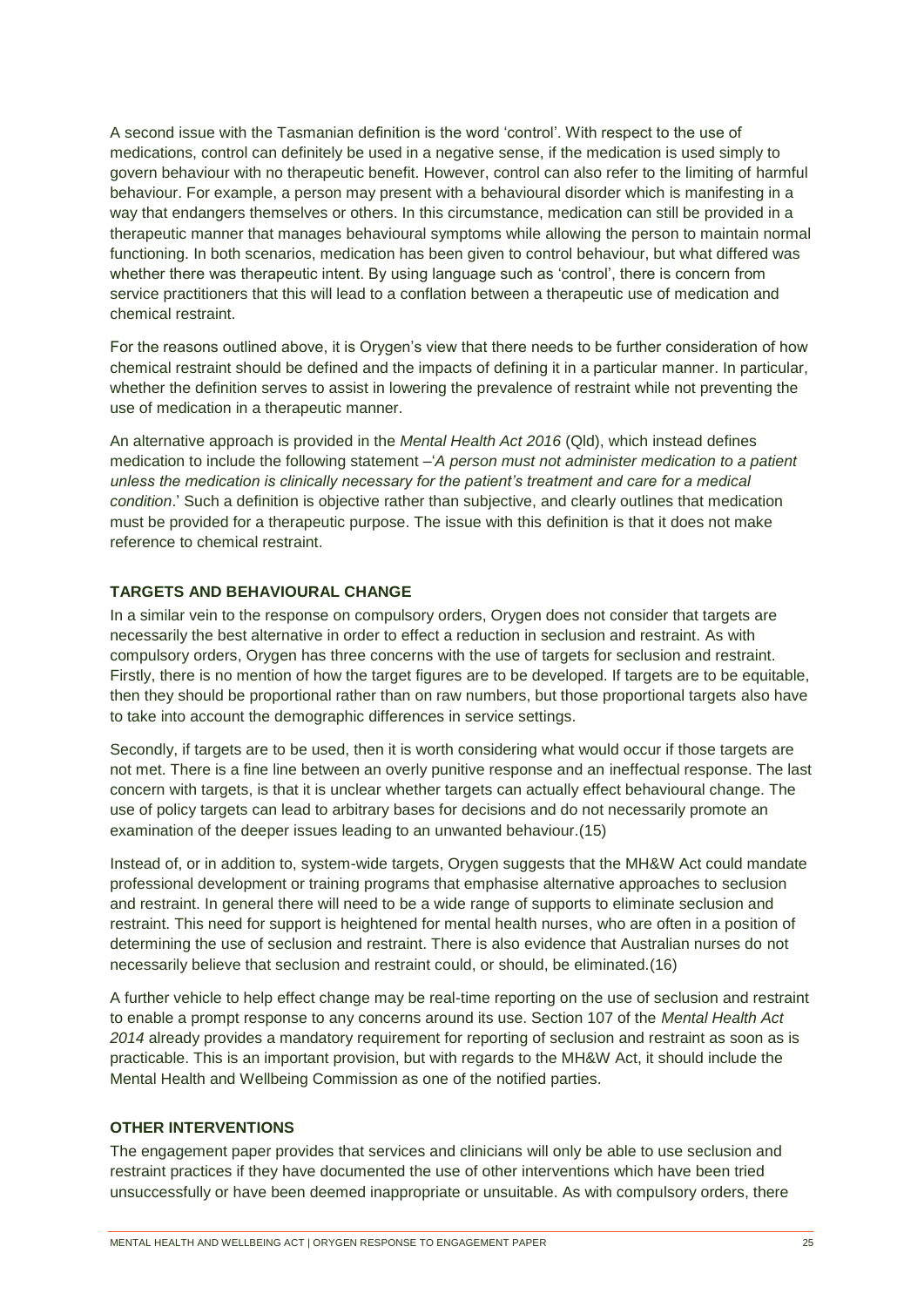must be the equitable funding and provision of genuine service alternatives for such a criterion to be meaningful (for further commentary on this issue, see page 13 to 14 above).

It is also vital that these service alternatives are designed in such a way (i.e. appropriate environmental settings, resources and facilities) that reduce the need for seclusion and restraint. The need for a built environment that helps minimise seclusion and restraint is particularly important within hospital emergency departments. Orygen's consultation has found that emergency wards are environments that are more likely to support the operation of seclusion and restraint.

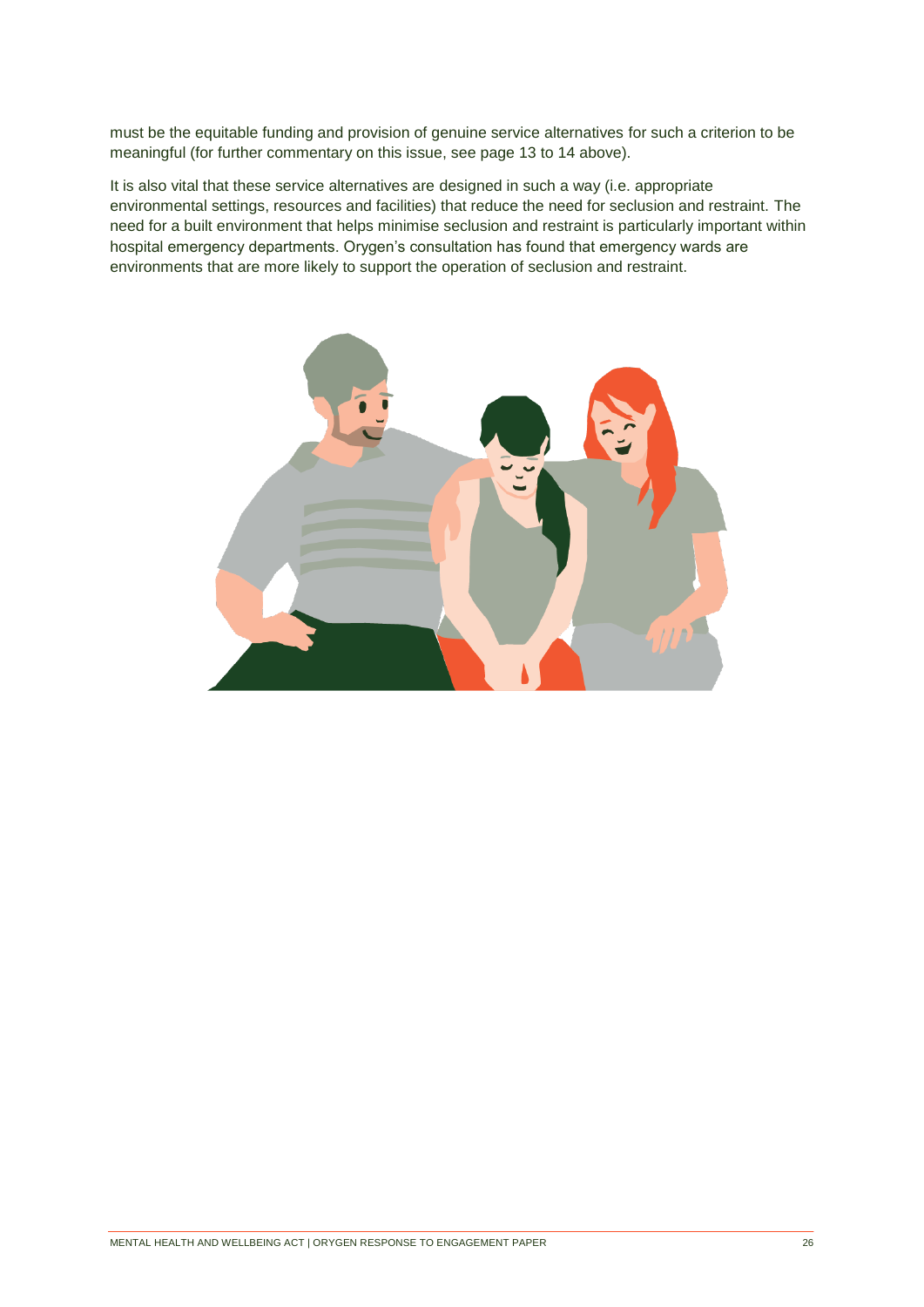# GOVERNANCE AND OVERSIGHT

## CONSULTATION QUESTIONS

- Do you think the proposals meet the Royal Commission's recommendations about governance and oversight? If not, why?
- 2. How do you think the proposals about governance and oversight could be improved?

# ORYGEN RESPONSE

Orygen welcomes the broad governance changes proposed in the Royal Commission's final report and support the new provisions in the engagement paper designed to effect those broad changes. There are some isolated opportunities for improvement, but the changes are broadly supported.

## **YOUTH REPRESENTATION**

Orygen supports the statement in the engagement paper that the Regional Mental Health and Wellbeing Boards will be inclusive of people with lived experience. In line with the intent of the Royal Commission, we agree that lived experience voices need to be involved at all levels of the new governance framework. However, it is also important to recognise the value in including representation of different lived experience backgrounds and experiences.

To ensure that young people's voices are heard, Orygen would like to see mandatory inclusion of at least one young person with lived experience of mental ill-health on all Regional Mental Health and Wellbeing Boards, and one person representing a youth-focused service on Statewide and Regional Multiagency Panels.

In general, there is value in using the MH&W Act to outline the proposed membership of the boards and panels. It is common to use legislation to outline the membership of legislative bodies, and one example can be seen in the formation of the Building Regulations Advisory Committee and Plumbing Advisory Council in the *Building Act 1993*. In a similar vein to the language in section 211(2)(a) of that Act, there could be provision in the MH&W Act that two of the members of the Regional Mental Health and Wellbeing Boards must be a young person (aged under 26 years) with experiences of mental illhealth. A similar provision can be used to have someone representing a youth-focused service on Statewide and Regional Multiagency Panels.

Outside of the Regional Mental Health and Wellbeing Boards and Statewide and Regional Multiagency Panels, it is recommended that young people's voices are enshrined at all levels of the new mental health governance system. Young people are a cohort that is uniquely impacted by mental ill-health. The onset of mental ill-health generally occurs in young people, with 50 per cent of mental illhealth onset occurring before the age of 15 years and 75 per cent by the age of 24 years.(17)

## **SUPPORT FOR THE NEWLY-ESTABLISHED ENTITIES**

Although this is not strictly a legislative issue, it is clear that the effective functioning of these bodies stems not only from their legislative functions, but also from how they are supported and managed. The proposed legislative provisions will need to be supported by regulation, policies and procedures. This includes, but is not limited to:

- training and education of board and panel members
- revolving term limits for members, and
- secretariat support.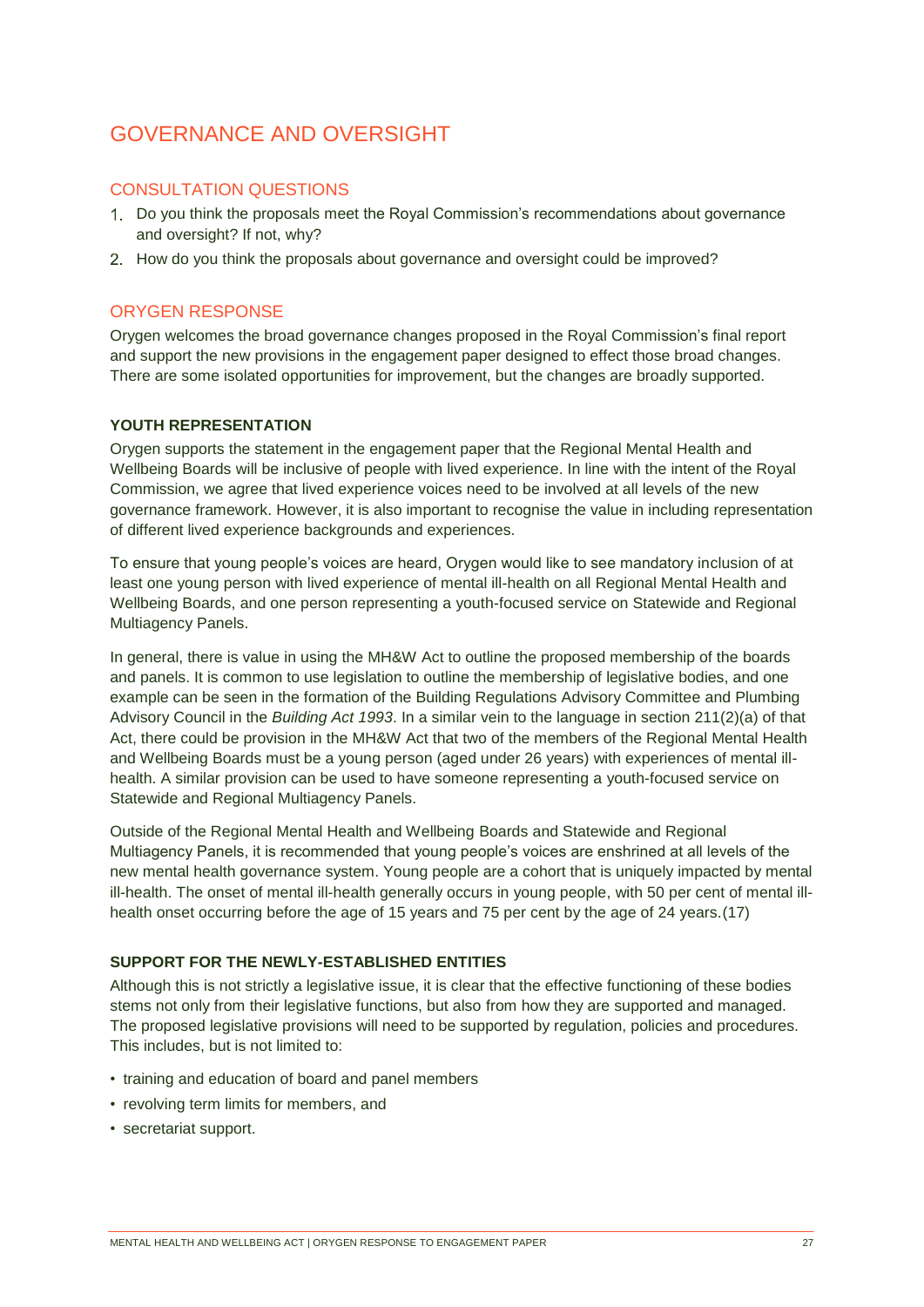### **CLARIFYING THE INTERACTION BETWEEN OVERSIGHT AND SERVICE DELIVERY**

The engagement paper mentions that the Mental Health and Wellbeing Commission will have '*responsibility for system-wide oversight of the quality and safety of mental health service delivery*.' Orygen recognises that this language is akin to that used within the Royal Commission's final report, but wishes to ensure that this language does not provide for future scope creep.

In general, the responsibility for service delivery should reside with the parties who are responsible for funding. The entity with oversight responsibility should be free of these concerns to enable both actual and perceived independence. While Orygen recognises that the intent of the aforementioned words in the engagement paper is that the Commission is simply overseeing whether services are operating in line with the MH&W Act, we wish to ensure that the Act clearly delineates oversight, funding and service delivery to ensure there is no ambiguity in the responsibilities for the newly introduced entities.

## **STATUTORY GUIDELINES AND TRANSITIONAL PROVISIONS**

The *Mental Health Act 2014* provides the Chief Psychiatrist with powers to issue standards, guidelines or practice directions (see sections 121, 133, and 139 of the Act). Feedback from Orygen's consultation process has noted the benefits of these guidelines and wants to ensure that they will continue under the MH&W Act. In this respect, we would like to see transitional provisions in the MH&W Act retaining the current guidelines issued under the *Mental Health Act 2014*.